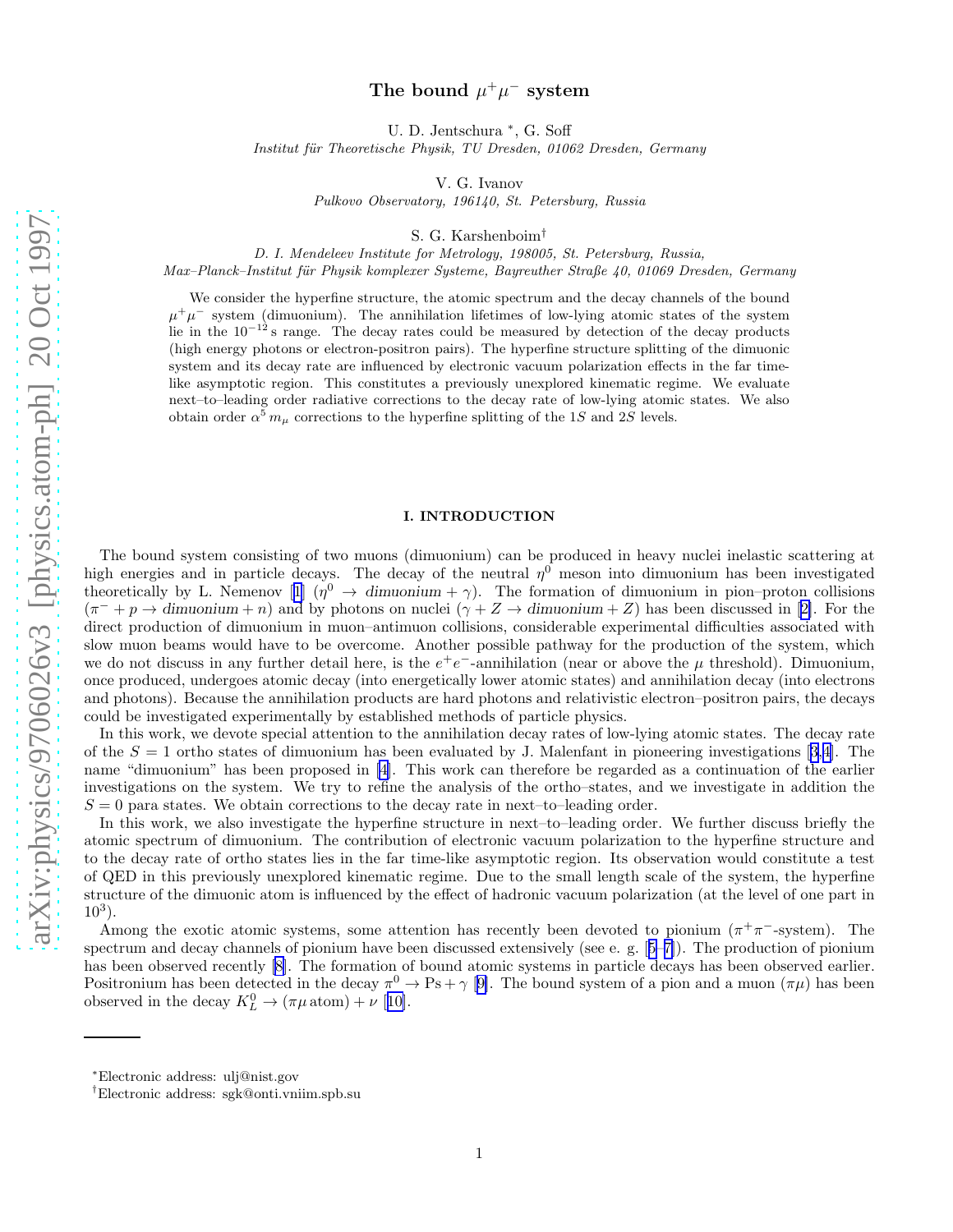<span id="page-1-0"></span>In contrast to the short–lived  $\pi^+\pi^-$  system, where  $c \cdot \tau$  is in the range of  $1 \mu m$ ,  $c \cdot \tau$  is in the range of  $1 \text{ mm}$ for dimuonium, so that the atom could leave the beam target after production. In any of the cases discussed the production rate is expected to be proportional to the atomic wave function at the origin  $|\psi_{nl}(0)|^2 = \alpha^3 m_\mu^3 \delta_{l0}/[8 \pi n^3]$ (we use relativistic units in which  $\hbar = c = 1$  and  $\alpha = e^2$ ). Hence only low-lying states with zero orbital moment (S states) are expected to be produced.

This paper is organized as follows. We first study the spectrum of the system including radiative corrections (Lamb shift, Section II). We then proceed to an investigation of the hyperfine structure in Section [III](#page-2-0). As the highest accuracy can presumably be obtained in decay rate measurements, we devote special attention to the decay channels which are investigated in detail in Sections [IV](#page-7-0) and [V](#page-9-0).

### II. THE ATOMIC SPECTRUM OF DIMUONIUM

The dimuonic atom is an analogue of the hydrogen, muonic hydrogen and positronium atoms. The main feature of muonic hydrogen  $(\mu H)$  which differs from properties of hydrogen is the order of magnitude of the Lamb shift relative tothe fine structure splitting (see e. g. [[11\]](#page-12-0)). The fs splitting in  $\mu$ H and H (also in positronium and dimuonium) is of the order of  $\alpha^4 m_r$ , where  $m_r$  denotes the reduced mass of the system, which is roughly equal to the mass of the lighter particle in a system with a heavy nucleus. In hydrogen the Lamb shift of the order of  $\alpha^5 m_r$ , whereas in muonic systems, the Lamb shift is of the order of  $\alpha^3 m_r$ , because of the large effect of vacuum polarization. The above considerations are parametrically true for all states, but numerical coefficients turn out to be largest for S states. Because the coefficients to the Lamb shift are negative (attractive Uehling potential), S states are significantly lowered in energy in muonic systems. In Fig. [1](#page-17-0) we present an overview over the spectrum of hydrogen,  $\mu$ H, positronium and  $\mu^+ \mu^-$ .

In both hydrogen and  $\mu$ H, the hyperfine structure is a smaller effect of order  $\alpha^4 (m_r^2/M)$  (M denotes the mass of the nucleus). This is different in positronium. Positronium has a more complicated spectrum than the hydrogen atom. Due to the larger magnetic moment of the "central" particle (and its smaller mass), and due to virtual pair annihilation processes, the effects which are responsible for the fine and hyperfine structure and for the Lamb shift have the same order of magnitude:  $\alpha^4 m_r$ . For positronium as well as for hydrogen, the fine structure is defined as the separation of levels with the same principal and angular orbital momentum quantum numbers.

In positronium, different quantum numbers have to be used for the classification of levels than in an atom with a heavy nucleus. For a system with a heavy nucleus, the total electron moment  $j = l + s$  is conserved within the central field approximation. States are classified as  $nljF$ . In positronium the total spin  $S = s_1 + s_2$  is an exactly conserved quantity. States are classifyed as  $nS$  (denoted as  $n^{2S+1}I_F$ ), where  $S = 1$  for an ortho and  $S = 0$  for para states. In all systems considered we denote the total angular atomic moment by F. Although the atomic spectrum of dimuonium is determined by a large Lamb shift of order  $\alpha^3 m_r$  (as is the case for  $\mu$ H), the classification of levels is like in positronium (quantum numbers  $nlSF$ ).

There exists no close analogy of dimuonium with pionium, because pionium containes only spinless particles, and the spectrum includes neither a fine nor a hyperfine structure. Due to the strong interaction, the hadronic pionium system lives only a very short time, and the atomic structure cannot be investigated (because the decay rate exceeds the rate of atomic transitions). By contrast, for P-states in dimuonium, the atomic transition  $nP \to n'S$  ( $n' < n$ ) dominates over the annihilation decay rate. The lifetime of the atomic levels is considered in section [III.](#page-2-0)

The main contribution to the Lamb shift in dimuonium is caused by the one–loop electronic vacuum polarization. Due to the small spatial separation of the two muons in the  $\mu^+\mu^-$  system, the charge of the two particles, which is larger than the effective charge to be observed at larger distance, is less screened and causes a deviation of the energy levels of the order  $\alpha^3 m_r$ . For hydrogen, the vacuum polarization enters at the order of  $\alpha^5 m_r$ , but for dimuonium, two powers of  $\alpha$  are compensated for by the muon-electron mass ratio (or, by employing a coordinate space picture, by the smaller separation of the particles).

We now turn to a brief discussion of the atomic levels of dimuonium. The effect of electronic vacuum polarization on the spectrum is investigated. Any vacuum polarization insertion in the photon line can be represented as a substitution of the form

$$
\frac{1}{q^2 + i\,\epsilon} \to \frac{\alpha}{\pi} \int_{s_0}^{\infty} ds \,\,\rho(s) \,\frac{1}{q^2 - s + i\,\epsilon} \tag{1}
$$

in the photon propagator. The integration has to be performed from the threshold  $s_0$  of pair production of the loop particle. For electronic vacuum polarization, the spectral function is given by (see for instance[[12\]](#page-12-0), p. 323)

$$
\rho(s) = \frac{1}{3s} \sqrt{1 - \frac{4m_e^2}{s}} \left( 1 + \frac{2m_e^2}{s} \right). \tag{2}
$$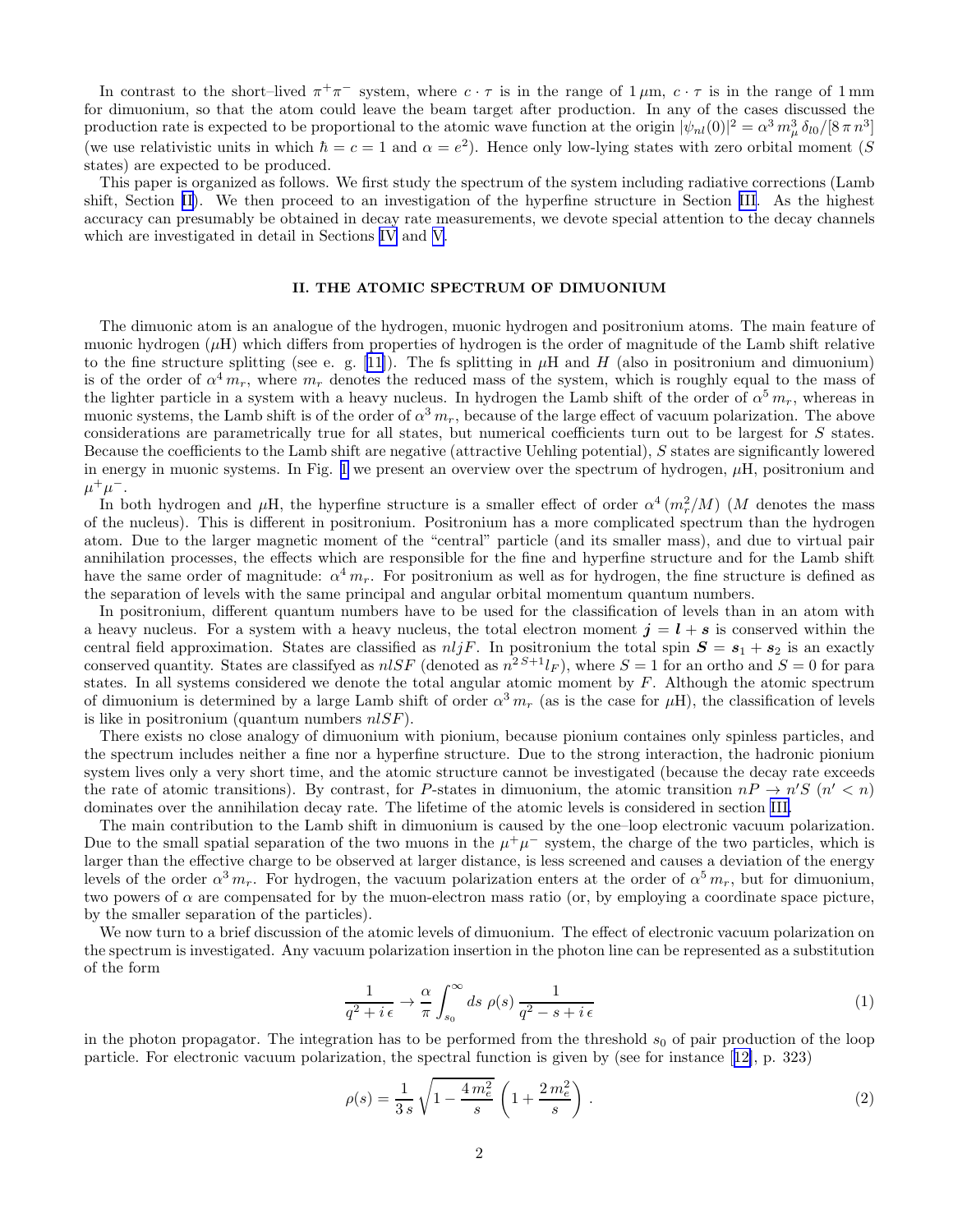<span id="page-2-0"></span>The substitution

$$
v^2 = 1 - \frac{4m_e^2}{s} \tag{3}
$$

brings the one-loop vacuum polarization integral into the form [\[13](#page-12-0)]

$$
\frac{1}{q^2 + i\epsilon} \to \frac{\alpha}{\pi} \int_0^1 dv \, \frac{v^2 (1 - v^2/3)}{1 - v^2} \, \frac{1}{q^2 - \lambda^2 + i\epsilon} \,. \tag{4}
$$

For space-like momentum transfer, this can be Fourier-transformed into coordinate space and yields the Uehling potential,

$$
V_U(\mathbf{r}) = \frac{\alpha}{\pi} \int_0^1 dv \, \frac{v^2 (1 - v^2 / 3)}{1 - v^2} \, \exp\left(-\lambda \, r\right) \left[\frac{-\alpha}{r}\right] \, . \tag{5}
$$

We have introduced the notation,

$$
\lambda = \frac{2 \, m_e}{\sqrt{1 - v^2}}. \tag{6}
$$

The correction to the energy due to the diagram in Fig. [2](#page-17-0) is the main contribution to the Lamb shift. The evaluation of the matrix element of the Uehling potential on the non-relativistic wave functions leads to the results listed in Table [I.](#page-13-0) The Rydberg constant for the dimuonic atom is given by

$$
E_0 = \frac{\alpha^2 m_r^2}{2} = \frac{\alpha^2 m_\mu}{4} = 1406.6133(5) \text{ eV},\tag{7}
$$

usingthe recommended values for  $\alpha^{-1} = 137.0359895(61)$  and  $m_{\mu} = 105.658389(91)$  MeV [[14,15\]](#page-12-0). The approximate Lamb shift values are (neglecting higher order corrections corrections which are estimated to be suppressed by an additional factor of  $\alpha/\pi$ :

$$
\mathcal{L}(1S) = -0.49 \,\text{eV}, \quad \mathcal{L}(2S) = -0.058 \,\text{eV}, \quad \mathcal{L}(2P) = -0.0014 \,\text{eV}.
$$
 (8)

In contrast to muonic hydrogen  $(\mu H)$ , dimuonium is a purely leptonic system. Therefore its spectrum is not influenced by nuclear structure effects.

# III. HYPERFINE STRUCTURE OF DIMUONIUM

The fine and hyperfine structure in dimuonium and positronium in lowest order  $\alpha^4 m$  are given by the following formula (see for details textbooks [\[11](#page-12-0),[12](#page-12-0),[16\]](#page-12-0) and articles [\[17–19](#page-12-0)]),

$$
E_{\rm Ps}(nlSF) = -\frac{\alpha^2}{4\,n^2}\,m + \alpha^4\,m\left[\frac{11}{64\,n^4} + \frac{\delta_{S,1}}{n^3}\,\left(\frac{7}{6}\,\delta_{l,0} + \frac{1-\delta_{l,0}}{4(2\,l+1)}B_{j,l}\right) - \frac{1}{2\,n^3\,(2l+1)}\right],\tag{9}
$$

where

$$
B_{j,l} = \begin{cases} \frac{3l+4}{(l+1)(2l+3)} & \text{for } F = l+1, \\ -\frac{1}{l(l+1)} & \text{for } F = l, \\ -\frac{3l-1}{l(2l-1)} & \text{for } F = l-1. \end{cases}
$$
 (10)

Here m is the mass of the constituent particle, i. e.  $m = m_e$  for positronium,  $m = m_\mu$  for dimuonium. Note that the above formula determines the position of energy levels in positronium up to the order of  $\alpha^4$ . Radiative corrections in Ps enter at the order of  $\alpha^5$ , at the order of  $\alpha^3$  in dimuonium. However, for the fine and hyperfine structure of dimuonium in lowest order, the above formula remains valid. The results for the hyperfine structure order in dimuonium in leading order are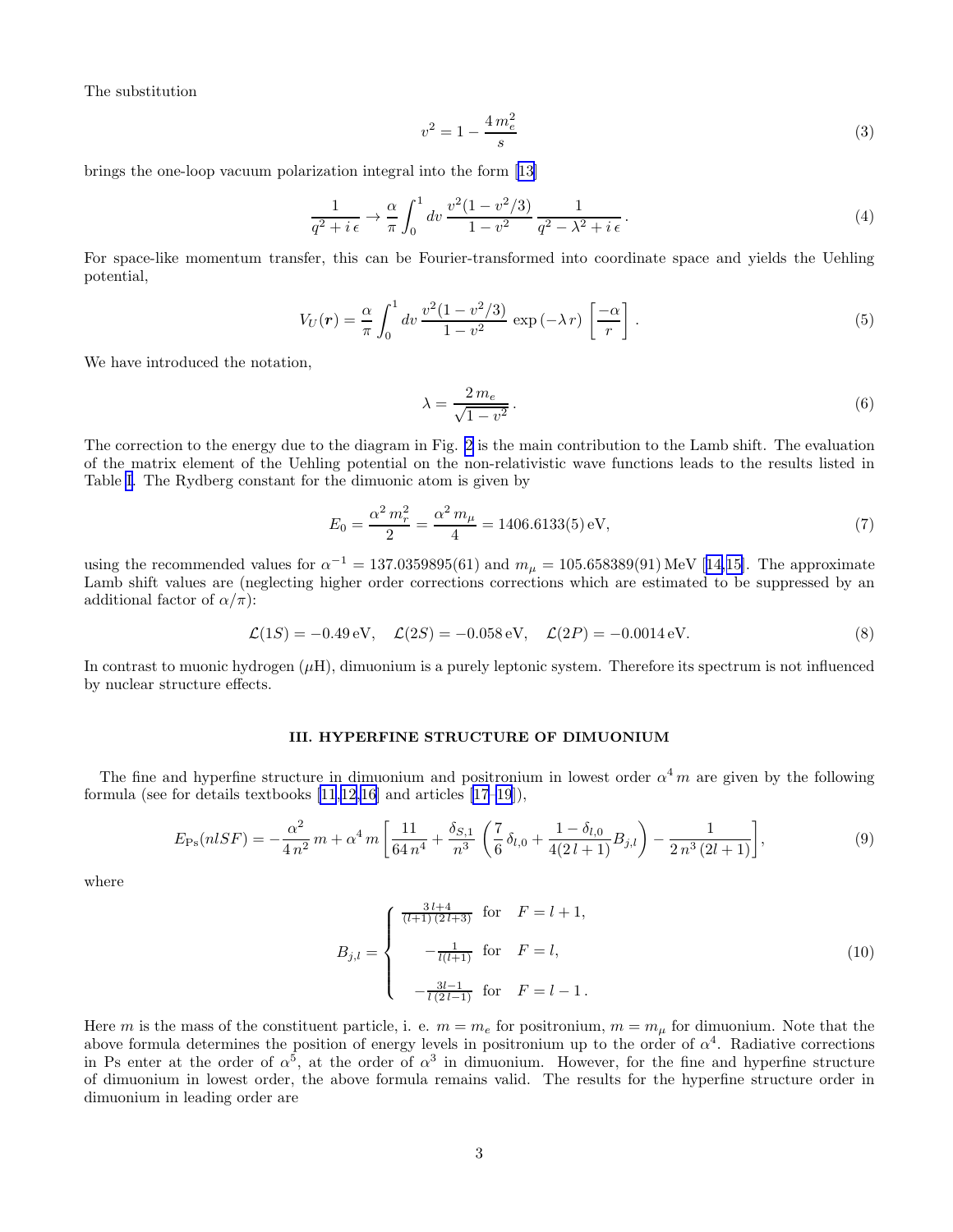$$
E_{\text{hfs}}^{(0)}(nS) = E_F/n^3, \quad \text{where} \quad E_F = \frac{7}{12} \alpha^4 \, m_\mu = 0.175 \,\text{eV} = 4.23 \cdot 10^8 \,\text{MHz} \,. \tag{11}
$$

<span id="page-3-0"></span>The hyperfine structure interval  $E_{\text{hfs}}^{(0)}(nS)$  arises from the exchange and annihilation diagrams (see Fig. [3](#page-18-0)), which contribute  $4/7 E_F$  and  $3/7 E_F$  to the Fermi energy  $E_F$ , respectively. The triplet  $n^3S_1$  states are energetically higher than the singlet  $n^1S_0$  states. For P states, the  $\alpha^4$  corrections imply the following order of the spectrum, in decreasing energy:  $n^3P_2$ ,  $n^1P_1$ ,  $n^3P_1$ ,  $n^3P_0$  (we follow here the usual spectroscopic notation  $n^{2S+1}I_F$ ).

We now turn to the evaluation of radiative corrections to the hyperfine structure splitting for S states of order  $\alpha/\pi E_F$  (corresponding to  $\alpha/\pi E_{\text{hfs}}^{(0)}$ ). Some contributions are the same for positronium and dimuonium, some are specific to the dimuonic system. The contributions which are alike for both systems are depicted in Fig. [4.](#page-19-0) These contributions originate from the anomalous magnetic moment of the electron in the transverse photon diagram (denoted as " $(g-2)$ -T"), from recoil corrections (denoted by "Rec"), from the vertex correction to the annihilation diagram (denoted by "Vert-A"), from the muonic vacuum polarization ("VP- $\mu$ -A"), and from box-diagrams corresponding to two-photon annihilation (denoted by "2A"). In this paper, due to the multitude of corrections considered, we prefer to denote the contributions by short abbreviations, which we hope are self–explanatory, rather then single letters, in order to enhance the clarity of presentation. The results for the above corrections are listed in Table [II](#page-14-0) (first 5 contributions, above the separating line). The sum of corrections to the Fermi energy of order  $\alpha/\pi E_F$  amounts to [[12,20\]](#page-12-0)

$$
\Delta E_{\rm Ps}(nS) = \frac{\alpha}{\pi} \left[ -\frac{32}{21} - \frac{6}{7} \ln 2 + \frac{3}{7} \pi i \right] \frac{E_F}{n^3},\tag{12}
$$

where the imaginary part is entirely due to paradimuonium. It corresponds to the two-photon decay of the para system[[18,21\]](#page-12-0)

$$
\frac{1}{\Gamma^{(0)}(n^1 S_0)} = \tau^{(0)}(n^1 S_0) = \frac{2 n^3}{\alpha^5 m_\mu} = n^3 \cdot 0.6021 \cdot 10^{-12} \,\mathrm{s} \,. \tag{13}
$$

Now we turn to the evaluation of corrections specific to dimuonium (the relevant diagrams are depicted in Fig. [5](#page-20-0)). We first evaluate the correction due to vacuum polarization insertions in the Coulomb photon line. For the dimuonic atom, the correction to the wave function due to electronic vacuum polarization has relative order  $\alpha/\pi$  and therefore modifies the hyperfine splitting in  $\alpha/\pi$  relative order. The order of magnitude of this correction is specific to the dimuonic atom (small length scale of the system, see Section [I.](#page-0-0) For "VPC-T" (see Fig. [5\)](#page-20-0), the contribution is given by the matrix element

$$
\Delta E_{\rm VPC-T} = 2 \times \frac{4}{3} \frac{\pi \alpha}{m_{\mu}^2} \langle \psi | \delta(\mathbf{r}) \overline{G}(E_{\psi}) V_U | \psi \rangle, \qquad (14)
$$

where

$$
\overline{G}(E_{\psi}) = \sum_{\psi_n \neq \psi} \frac{|\psi_n\rangle\langle\psi_n|}{E_{\psi} - E_n}
$$
\n(15)

is the reduced Coulomb Green function (the pole of the reference state is excluded from the sum over all intermediate states). Because atomic momenta are of the order of  $\alpha m_\mu$  in the system under consideration, it is sufficient to carry out the calculations with non–relativistic wave functions. The reduced Green function is a function of two coordinates  $r_1$  and  $r_2$ . Due to the appearance of the δ-like potential the Green function is needed only for  $r_1 = 0$ . It can be expressed in closed form[[24](#page-12-0)],

$$
\overline{G}_{1S}(E_{1S};0,\mathbf{r}) = \frac{\alpha m_r^2}{4\pi} \frac{2e^{-z_1/2}}{z_1} \left[ 2z_1(\ln z_1 + C) + z_1^2 - 5z_1 - 2 \right],\tag{16}
$$

and

$$
\overline{G}_{2S}(E_{2S};0,\mathbf{r}) = -\frac{\alpha m_r^2}{4\pi} \frac{e^{-z_2/2}}{2z_2} \Big[ 4z_2(z_2 - 2)(\ln z_2 + C) + z_2^3 - 13z_2^2 + 6z_2 + 4 \Big],\tag{17}
$$

where  $C = 0.5772...$  is the Euler constant,  $z_n = (2 \alpha m_r r)/n$  and  $m_r$  denotes the reduced mass of the system  $(m_r = m_u/2$  for the dimuonic atom). The radial integration can be performed by standard formulae. We finally obtain a one-dimensional integral over the  $v$  parameter of the Uehling potential. For the 1S ground state, we obtain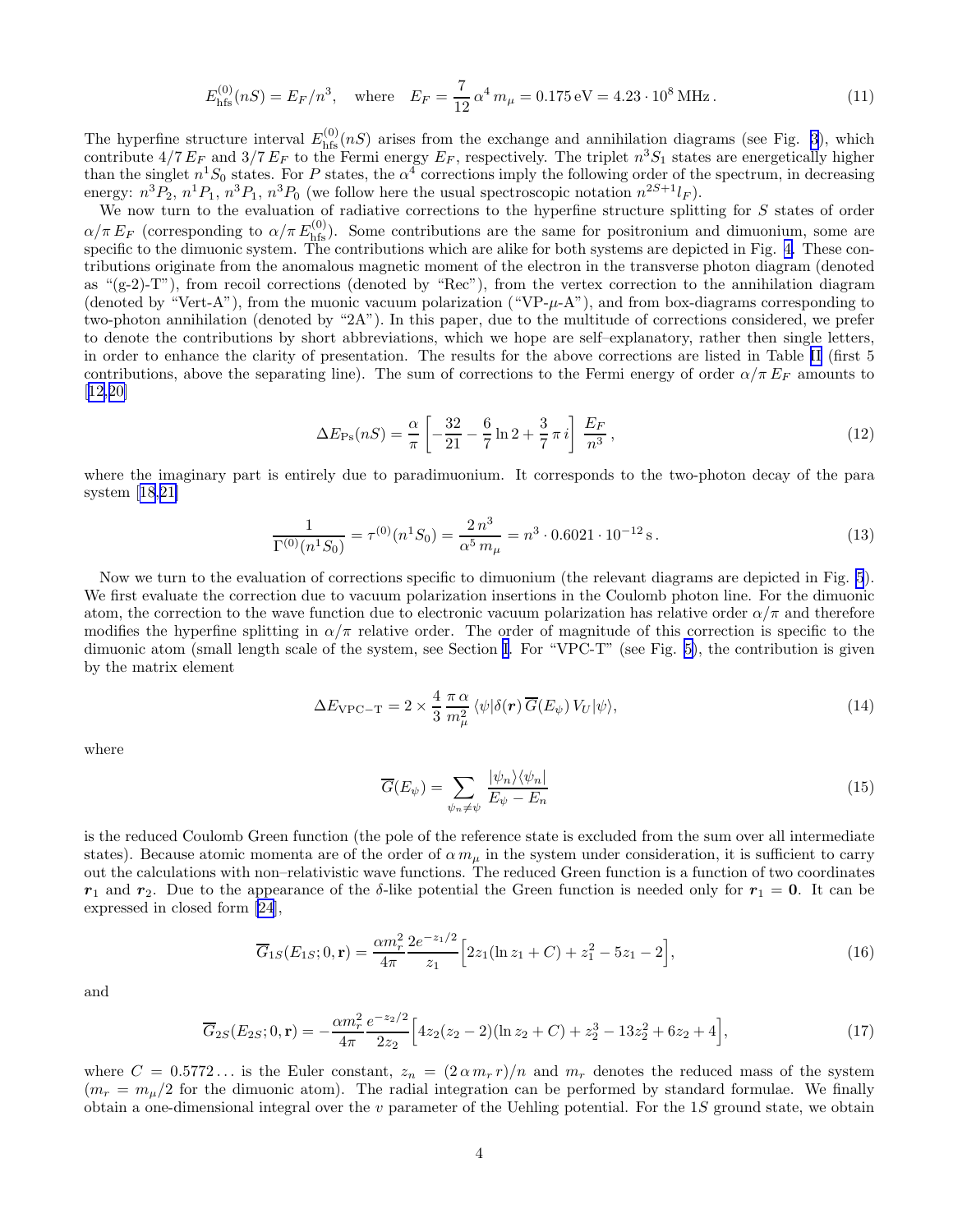<span id="page-4-0"></span>
$$
\Delta E_{\text{VPC-T}}(1S) = \frac{\alpha}{\pi} E_F \int_0^1 dv \frac{4 x^2 (1 - v^2/3)}{(2 + x\sqrt{1 - v^2})^3} \times \left[2 + \frac{2}{7x} \frac{1}{\sqrt{1 - v^2}} + \frac{3}{7} \sqrt{1 - v^2} + \left(\frac{4}{7} + \frac{2}{7} x \sqrt{1 - v^2}\right) \ln\left(1 + \frac{2}{x\sqrt{1 - v^2}}\right)\right]
$$
  
=  $\frac{\alpha}{\pi} (0.605) E_F,$  (18)

where

$$
x = \alpha \frac{m_{\mu}}{m_e} = 1.50886.
$$
 (19)

For 2S, a analogous evaluation yields

$$
\Delta E_{\rm VPC-T}(2S) = \frac{\alpha}{\pi} (0.523) \cdot \frac{E_F}{8} \,. \tag{20}
$$

The analytical calculations were partially performed with the computer algebra system Mathematica [[22](#page-12-0)]. The contribution due to the VPC-A diagram can be evaluated by considering the relative contribution of these diagrams to first order hfs (4/7 and 3/7, respectively). An independent evaluation is done by utilization of a spectral decomposition of the reduced Coulomb Green function. If that representation of the Green function is chosen, then the calculation is closely related to [\[23](#page-12-0)]. In order to simplify the calculation, we observe that the perturbation can be expressed as a modification of the wave function at  $r = 0$ . The discrete and continuous spectra give distinct contributions. The results of the respective terms (discrete and continuous spectrum) for the 1S and 2S states are

$$
\Delta E_{\rm VPC-T}(1S) = \frac{\alpha}{\pi} E_F \cdot 2 \cdot \frac{4}{7} \left[ \frac{\Delta \psi_{1S}(0)}{\psi_{1S}(0)} \right]_{\mu^+\mu^-} = \frac{\alpha}{\pi} [0.04 + 0.56] \cdot E_F , \qquad (21)
$$

and

$$
\Delta E_{\rm VPC-T}(2S) = \frac{\alpha}{\pi} \frac{E_F}{8} \cdot 2 \cdot \frac{4}{7} \left[ \frac{\Delta \psi_{2S}(0)}{\psi_{2S}(0)} \right]_{\mu^+\mu^-} = \frac{\alpha}{\pi} \left[ -0.14 + 0.66 \right] \cdot \frac{E_F}{8} \,. \tag{22}
$$

The continuous spectrum contribution (second numerical term in Eq. (21) and (22) is very large. It can be understood in the following way. If one would try to omit the energy of the intermediate state in the denominator of the expression

$$
\Delta\psi(\mathbf{0}) = \int d^3r \, \overline{G}(E_{\psi}, \mathbf{0}, \mathbf{r}) V_U(r) \, \psi(\mathbf{r}) \n= \int d^3r \, \sum_{nl \neq \psi} \frac{\psi_{nl}(\mathbf{0}) \, \psi_{nl}^*(\mathbf{r})}{E_{\psi} - E_n} V_U(\mathbf{r}) \, \psi(\mathbf{r})
$$

in the sense of  $E_{\psi} - E_n \to E_{\psi}$ , then the result should include a divergence in the sum over states. In view of the equation  $\sum_{nl\neq\psi}\dot{\psi}_{nl}(\mathbf{0})\psi_{nl}^*(\mathbf{r})=\delta(\mathbf{r})-\psi(\mathbf{0})\psi^*(\mathbf{r})$  (completeness of the spectum), this is seen as follows:

$$
\int d^3r \sum_{nl} \frac{1}{E_{\psi}} \psi_{nl}(\mathbf{0}) \psi_{nl}^*(\mathbf{r}) V_U(\mathbf{r}) \psi(\mathbf{r})
$$

$$
= \frac{V_U(\mathbf{0}) - \langle \psi | V_U | \psi \rangle}{E_{\psi}} \psi(\mathbf{0}),
$$

and  $V_U(\mathbf{0})$  is a diverging quantitiy. Its apperance means that virtual intermediate states with large wave numbers  $k >$  $\alpha m_{\mu}$  are important for the convergence of the integral for  $\Delta\psi(\mathbf{0})$ , and they lead to a numerically large contribution. The final results for the VPC-T and VPC-A contributions are listed in Table [II](#page-14-0).

The correction due to the vacuum polarization insertion into the transverse photon line (VPT) is proportional to the matrix element

$$
\mathcal{M} = \langle \psi | \nabla^2 V_U | \psi \rangle \n= \frac{\alpha}{\pi} \int_0^1 dv \frac{v^2 (1 - v^2 / 3)}{1 - v^2} \int d^3 r \left| \psi(r) \right|^2 \nabla^2 \left[ \left( \frac{-\alpha}{r} \right) \exp \left( -\frac{2 m_e r}{\sqrt{1 - v^2}} \right) \right] \n= \frac{\alpha}{\pi} \int_0^1 dv \frac{v^2 (1 - v^2 / 3)}{1 - v^2} \int \frac{d^3 p}{(2\pi)^3} \int \frac{d^3 k}{(2\pi)^3} \psi^*(\mathbf{p}) \frac{-4 \pi \alpha (\mathbf{p} - \mathbf{k})^2}{(\mathbf{p} - \mathbf{k})^2 + 4 m_e^2 / (1 - v^2)} \psi(\mathbf{k}).
$$
\n(23)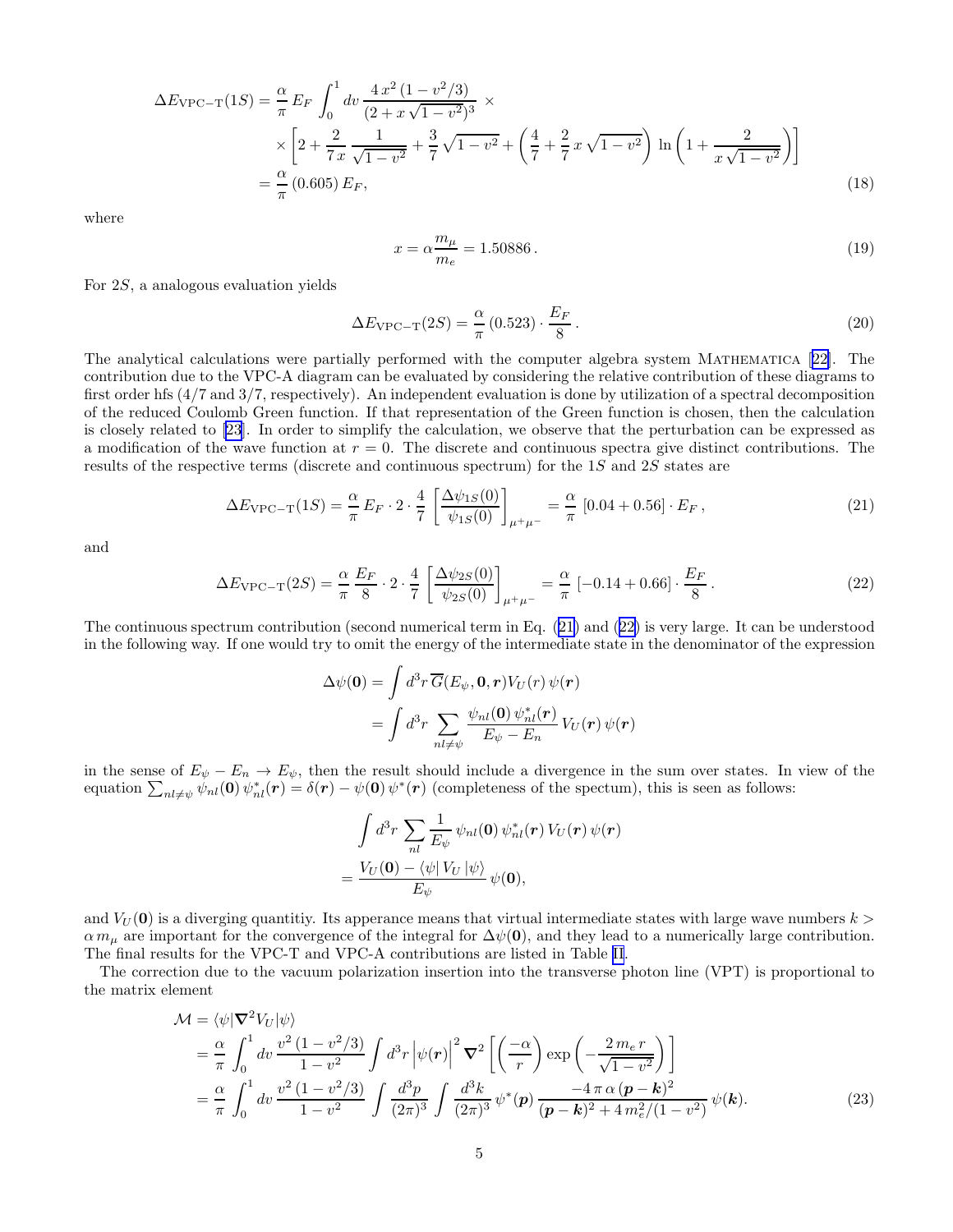<span id="page-5-0"></span>The matrix element  $M$  is evaluated both in momentum space and in coordinate space with the same result. We obtain for the 1S state

$$
\mathcal{M}(1S) = \frac{\alpha^2 (\alpha m_\mu)^4}{2\pi} \int_0^1 dv \, \frac{v^2 (1 - v^2/3)}{1 - v^2} \, \frac{2\lambda + \alpha m_\mu}{(\lambda + \alpha m_\mu)^2},\tag{24}
$$

where  $\lambda$  is defined in Eq. [\(6](#page-2-0)). The final results for VPT (after numerical v-integration) are

$$
\Delta E_{\text{VPT}}(1S) = \frac{\alpha}{\pi} 0.345 \cdot E_F \quad \text{and} \quad \Delta E_{\text{VPT}}(2S) = \frac{\alpha}{\pi} 0.355 \cdot E_F. \tag{25}
$$

The results are included in Table [II](#page-14-0).

The term due to the muonic vacuum polarization in the photon line in the annihilation diagram (denoted "VP- $\mu$ -A") is known, since it has the same relative magnitude as that of electronic vacuum polarization in the positronium system. The electronic part (denoted as VP-e-A) is found from the well known asymptotic behavior of the vacuum polarization[[11,12\]](#page-12-0)

$$
\Delta E_{\rm VPeA}(nS) = \frac{\alpha}{\pi} \frac{3}{7} \left[ \frac{1}{3} \ln \frac{q^2}{m_e^2} - \frac{5}{9} - \frac{\pi}{3} i \right] \cdot \frac{E_F}{n^3}
$$
(26)

for  $q^2 = (2 m_\mu)^2$ . The contribution due to the electronic vacuum polarization in the annihilation is the second largest correction to the dimuonium hyperfine splitting in  $\alpha/\pi$  relative units (see Table [II,](#page-14-0) result for VP-e-A). The timelike vector  $q = (2 m_{\mu}, \mathbf{0})$  is lying in the far time-like asymptotic region for the electronic vacuum polarization. The logarithmic term which appeared originally by the replacement  $\ln (q^2/m^2) \to \ln (-q^2/m^2)$  (going from space–like to time–like virtual photons) leads to the imaginary part. It can be ascribed to the decay of the ortho state into free electrons  $(\mu^+\mu^- \to \gamma \to e^+e^-)$ 

$$
\frac{1}{\Gamma^{(0)}(n^3 S_1)} = \tau^{(0)}(n^3 S_1) = \frac{6 n^3}{\alpha^5 m_\mu} = n^3 \cdot 1.806 \cdot 10^{-12} \,\mathrm{s} \,. \tag{27}
$$

In contrast to positronium, the parastate and orthostate lifetime have the same order of magnitude in dimuonium  $(\alpha^5 m_\mu).$ 

The hadronic contribution (denoted by VP-h-A) to the vacuum polarization is found as the sum of four terms. The main contribution results from a pionic loop. We follow here the approach in [\[25](#page-12-0)]. The spectral function is of the form

$$
\rho(s) = \frac{(s - 4\,m_{\pi}^2)^{3/2}}{12\,s^{5/2}}\,|F_{\pi}(s)|^2\,,\tag{28}
$$

where the pionic form factor is used in the form given by Gounaris and Sakurai[[26\]](#page-12-0)

$$
F_{\pi}(s) = \frac{N}{D_1 + D_2 - i D_3}.
$$
\n(29)

The quantities  $N$ ,  $D_1$ ,  $D_2$  and  $D_3$  are given by

$$
N = m_{\rho}^2 + dm_{\rho} \Gamma_{\rho} \,, \tag{30}
$$

$$
d = \frac{3}{\pi} \frac{m_{\pi}^2}{k_{\rho}^2} \ln \frac{m_{\rho} + 2 k_{\rho}}{2 m_{\pi}} + \frac{m_{\rho}}{2 \pi k_{\rho}} - \frac{m_{\pi}^2 m_{\rho}}{\pi k_{\rho}^3} \approx 0.48, \tag{31}
$$

$$
D_1 = m_\rho^2 - s, \quad D_3 = m_\rho \Gamma_\rho \left( k(s) / k_\rho \right)^3 m_\rho / \sqrt{s}, \tag{32}
$$

$$
D_2 = \Gamma_\rho \frac{m_\rho^2}{k_\rho^3} \left[ k(s)^2 \left( h(s) - h_\rho \right) + k_\rho^2 \ h'(m_\rho^2) \left( m_\rho^2 - s \right) \right],\tag{33}
$$

where  $h'$  denotes the derivative of h, and the functions  $k$  and h are defined as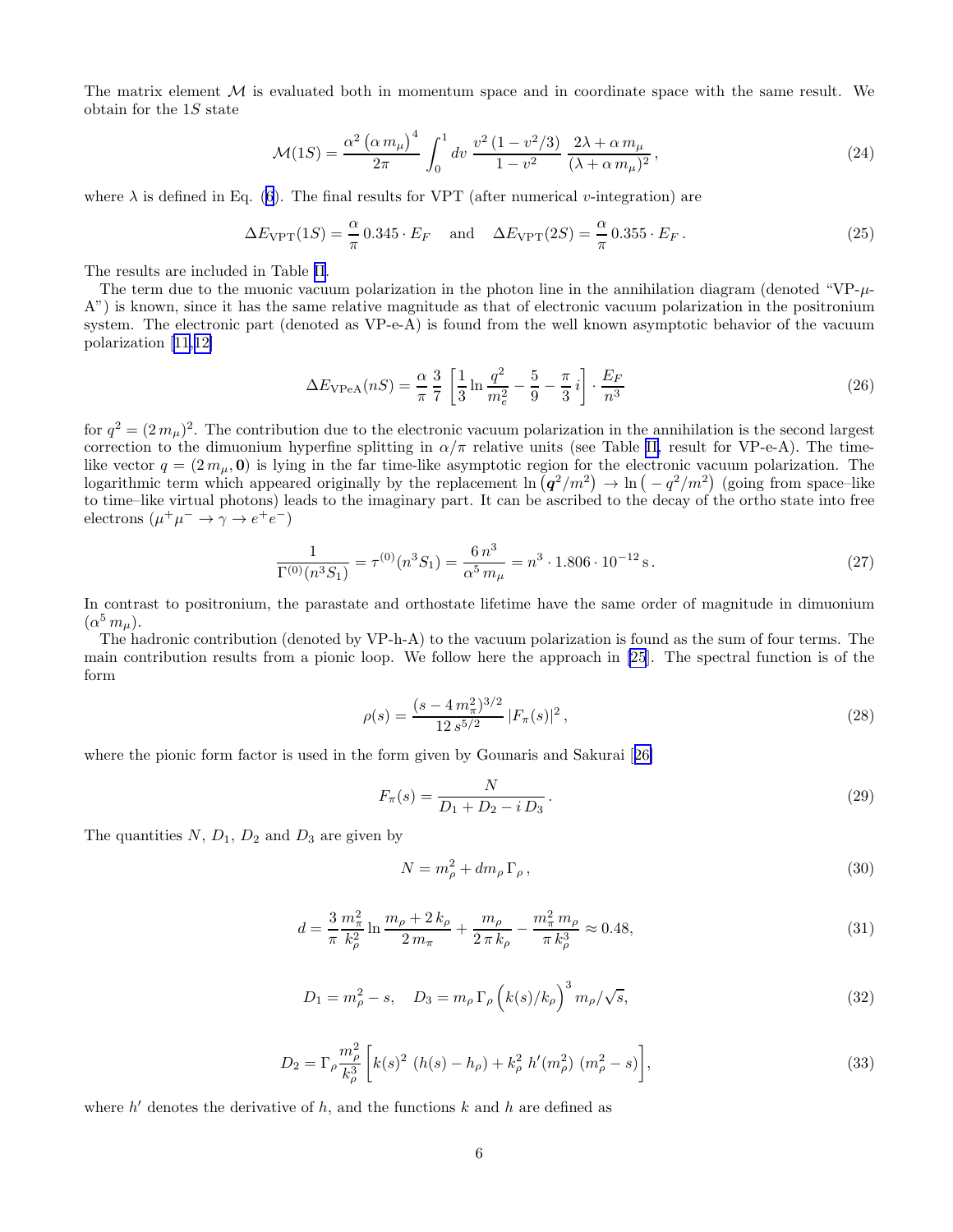$$
k(s) = \frac{1}{2}\sqrt{s - 4m_{\pi}^2}, \quad h(s) = \frac{2}{\pi} \frac{k(s)}{\sqrt{s}} \ln\left(\frac{\sqrt{s} + 2k(s)}{2m_{\pi}}\right). \tag{34}
$$

withthe special values  $k_{\rho} \equiv k(m_{\rho}^2)$ ,  $h_{\rho} \equiv h(m_{\rho}^2)$ ,  $\Gamma_{\rho} = 150.7(1.2)$  MeV,  $m_{\rho} = 768.5(6)$  MeV [[15\]](#page-12-0). We give results for the 1S state only in the sequel. The  $1/n^3$  scaling is easily restored in the final result. The contribution from the pionic vacuum polarization is given by

$$
\Delta E_{\pi^+\pi^-}(1S) = \frac{\alpha}{\pi} \frac{3}{7} \left[ 4 \, m_\mu^2 \, \int_{4 \, m_\pi^2}^{\infty} ds \, \frac{\rho(s)}{4 \, m_\mu^2 - s} \right] \, E_F = \frac{\alpha}{\pi} \left( -0.055 \right) \cdot E_F \,. \tag{35}
$$

In the simple  $\rho$ -meson pole approximation, where  $\rho(s) = 4\pi^2/f_\rho^2 \delta(s - m_\rho^2)$  with  $f_\rho^2/(4\pi) = 2.2$  [\[27](#page-12-0)], we have

$$
\Delta E_{\pi^+\pi^-}(1S) \approx \Delta E_{\rho}(1S) = \frac{\alpha}{\pi} \left(-0.050\right) E_F. \tag{36}
$$

This result agrees with the full pion form factor of  $(29)$  to about 10%, so it is justified to consider mesonic resonances of higher energy in the pole approximation only. The higher energy mesonic contributions are due to the  $\omega$  and  $\phi$  resonances. These resonances are not included in the Gounaris-Sakurai form factor and are treated separately. Estimatingthe coupling constants as  $f_{\omega}^2/(4\pi) = 18(2), f_{\phi}^2/(4\pi) = 11(2)$  [[25](#page-12-0),[27\]](#page-12-0) and given the meson masses of  $m_{\omega} = 782 \text{ MeV}, m_{\phi} = 1019 \text{ MeV}$  $m_{\omega} = 782 \text{ MeV}, m_{\phi} = 1019 \text{ MeV}$  $m_{\omega} = 782 \text{ MeV}, m_{\phi} = 1019 \text{ MeV}$  [[15\]](#page-12-0), the results are

$$
\Delta E_{\omega}(1S) = \frac{\alpha}{\pi} \left( -0.006 \right) \cdot E_F \quad \text{and} \quad \Delta E_{\phi}(1S) = \frac{\alpha}{\pi} \left( -0.005 \right) \cdot E_F \,. \tag{37}
$$

The background above 1 GeV is estimated by assuming a form of

$$
\rho(s) = \frac{R}{3s}, \quad \text{where} \quad R = \frac{\sigma(e^+e^- \to \text{hadrons})}{\sigma(e^+e^- \to \mu^+ \mu^-)},
$$
\n(38)

for the spectral function with a branching ratio  $R \approx 2$  (constant) below  $\sqrt{s} = 4 \text{ GeV}$  and  $R \approx 4$  above  $\sqrt{s} = 4 \text{ GeV}$ (see[[15\]](#page-12-0), p. 190). Integrating from an estimated lower threshold of  $s_{\text{th}} \approx (1 \,\text{GeV})^2$  we obtain

$$
\Delta E_{>}(1S) \approx \frac{\alpha}{\pi} \left( -0.014 \right) \cdot E_F. \tag{39}
$$

Summing all contributions and restoring the  $1/n^3$  scaling, we have as the contribution from the hadronic vacuum polarization

$$
\Delta E_{\rm VP-h-A}(nS) = \Delta E_{\pi} + \Delta E_{\omega} + \Delta E_{\phi} + \Delta E_{>} = \frac{\alpha}{\pi} \left[ -0.080(9) \right] \cdot \frac{E_F}{n^3} \,. \tag{40}
$$

We estimate model-dependent uncertainties in the hadronic vacuum polarization to be of the order of 11%. The hadronic term is included in Table [II](#page-14-0) (result for VP-h-A).

The sum of all corrections (see Table [II](#page-14-0)) to the hyperfine splitting in dimuonium amounts to

$$
\Delta E_{\text{hfs}}(1S) = \frac{\alpha}{\pi} 0.689(9) \cdot E_F \quad \text{and} \quad \Delta E_{\text{hfs}}(2S) = \frac{\alpha}{\pi} 0.556(9) \cdot \frac{E_F}{8} \,. \tag{41}
$$

In the final results for hyperfine splitting, we estimate higher order corrections to enter at the 5% level of the next– to–leading order contributions. We obtain

$$
E_{\text{hfs}}(1S) = 4.23283(35) \cdot 10^7 \,\text{MHz} \tag{42}
$$

and

$$
E_{\rm hfs}(2S) = 5.28941(34) \cdot 10^6 \,\text{MHz} \,. \tag{43}
$$

Results for the Lamb shift and the hyperfine structure of low-lying levels are presented in Tables [I](#page-13-0) and [II.](#page-14-0) The largest deviation from the scaling appeared in VPC-T and VPC-A contributions (16%), because the wave function (see Eqs.  $(21)$  and  $(22)$ ) is more sensitive to the behaviour of the potential about the origin.

An important point for a possible investigation of the spectrum is the lifetime of levels. As one can see from Eqs. ([13\)](#page-3-0)and ([27\)](#page-5-0) the annihilation lifetimes of S-levels are much shorter that the lifetime of the free muon,  $\tau_{\mu} = 2.20 \, 10^{-6} s$ .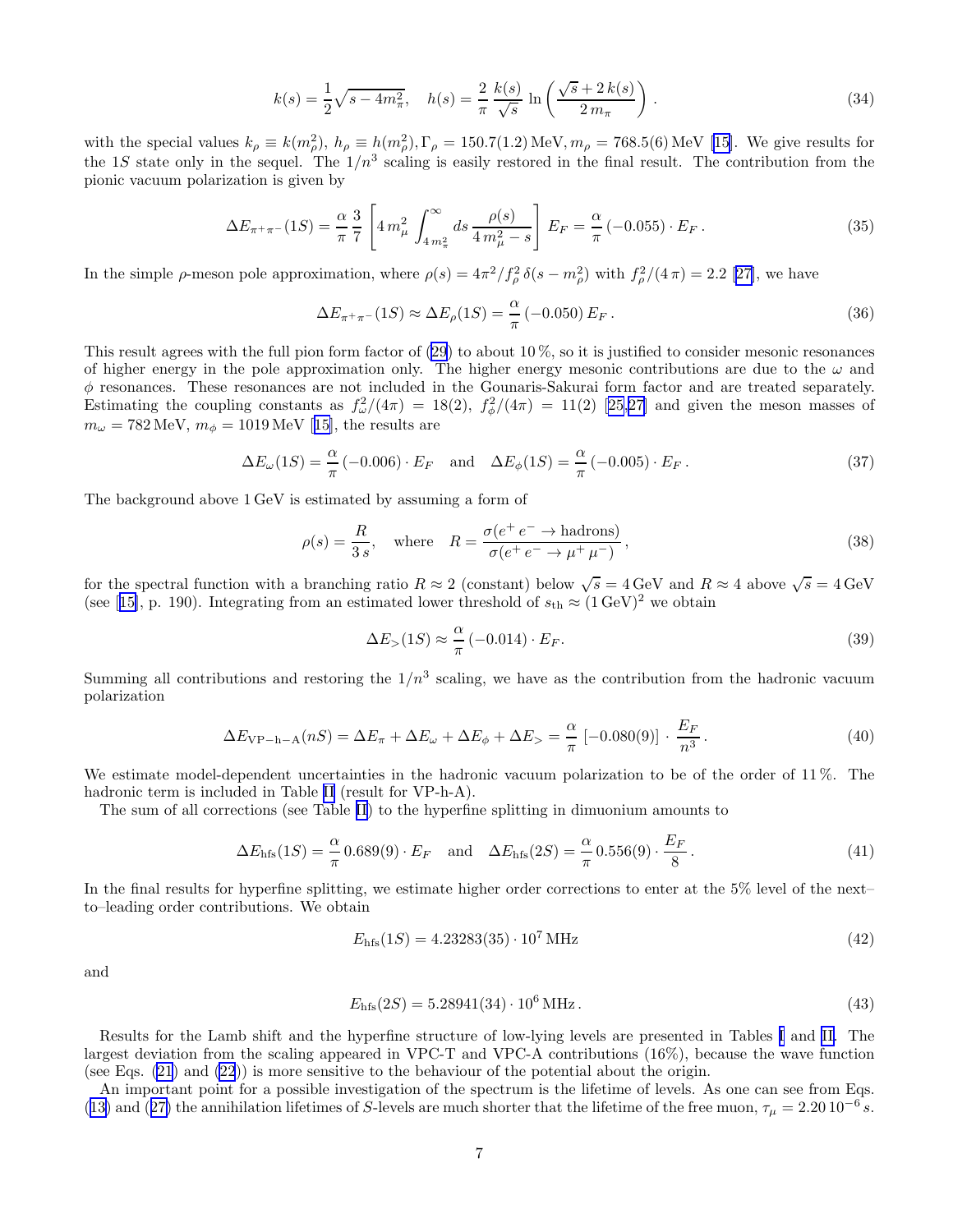<span id="page-7-0"></span>By contrast, the annihilation decay rate for P-states includes an extra  $\alpha^2$ , and the lifetime is of the same order of magnitude as that of the free muon.

The decay rates of excited states have to be compared with the atomic transition rates, which are also of the order of $\alpha^5 m_\mu$  (see e. g. [[16\]](#page-12-0)). We obtain

$$
\tau(2P \to 1S) = 1.54 \cdot 10^{-11} \,\mathrm{s} \,. \tag{44}
$$

Annihilation of P states is suppressed by two orders of  $\alpha$  compared to S states due to the behaviour of the P wave function near the origin. Therefore, the annihilation lifetime of the 2P state can be estimated to be of the order of  $10^{-7}$  s, and it is seen that the atomic transition, not the annihilation, determines the lifetime of the excited 2P state in dimuonium.

This situation is different for S states, where the annihilation dominates over atomic transitions. The annihilation lifetimes of of 1S and 2S states lie between  $0.6 \cdot 10^{-12}$  s and  $14 \cdot 10^{-12}$  s, and we expect that the decay rates could be measured via detection of the decay products. Radiative corrections to the decay rates are considered in the following Section.

## IV. DECAY CHANNELS OF ORTHODIMUONIUM

The leading–order contributions to the orthodimuonium and paradimuonium decay rate can be extracted as the imaginary parts of the energy corrections to the hyperfine structure,

$$
\Gamma^{(0)}(n^3 S_1) = \frac{\alpha^5 m_\mu}{6 n^3} \quad \text{and} \quad \Gamma^{(0)}(n^1 S_0) = \frac{\alpha^5 m_\mu}{2 n^3} \,. \tag{45}
$$

The calculations at leading order were presented above (Eqs. [\(13](#page-3-0), [27](#page-5-0))). The above results can also be found in[[3,4](#page-12-0)].

We begin the consideration of radiative corrections with orthodimuonium, and provide results for the 1S state here. Results for the 2S state (and  $1S$ ) are summarized in Table [III](#page-15-0). The diagrams contributing in next–to–leading order for ortho states are depicted in Fig. [7.](#page-22-0)

The VPC-A correction can be interpreted as a modification of the wave function at the origin. The energy shift and decay rate are both proportional to  $|\psi(0)|^2$ . The annihilation diagram contributes  $3/7 E_F$  to the first–order result for the hyperfine splitting. Hence, the VPC-A diagram yields a correction of

$$
\Delta\Gamma_{\text{VPC}-\text{A}}(1^3S_1) = \frac{\alpha}{\pi} \left[ \frac{7}{3} \cdot 0.454 \right] \Gamma^{(0)}(1^3S_1) = \frac{\alpha}{\pi} 1.06 \cdot \Gamma^{(0)}(1^3S_1)
$$
\n(46)

to the decay rate. Analogous considerations are true for the Vert-A correction, because the diagrams consist of separated blocks, and hence the correction to hfs and to the decay rate can be traced back to the same matrix element of the wave function. We obtain

$$
\Delta\Gamma_{\text{Vert}-\text{A}}(n^3S_1) = -4\frac{\alpha}{\pi} \cdot \Gamma^{(0)}(n^3S_1). \tag{47}
$$

The diagrams  $VP-\mu$ -A,  $VP-e-A$  and  $VP-h-A$  have to be interpreted as modifications of the photon propagator. Because the energy shift is proportional to the amplitude of the propagator, but the decay rate is proportional to its square, we have to multiply the relative correction to hfs by a factor of 2 in order to obtain the relative correction to the decay rate. Hence, the  $VP-\mu-A$ ,  $VP-e-A$  and  $VP-h-A$  diagrams yield a total correction of

$$
\frac{\alpha}{\pi} \left[ -\frac{16}{9} + \frac{4}{3} \ln \left( 2 \frac{m_\mu}{m_e} \right) - \frac{10}{9} - 0.37(4) \right] \cdot \Gamma^{(0)}(n^3 S_1)
$$

to the decay rate.

We now consider the one-loop radiative corrections to the electron line (ReA) and emission of a photon by an electron, i. e. bremsstrahlung (BeA). The sum of BeA+ReA can be easily obtained from the diagrams in Fig. [8](#page-23-0) for the two-loop electron polarization correction to the hyperfine splitting, which is completely determined by the asymptotic behaviour of the two-loop vacuum polarization (see e. g. [\[13](#page-12-0)]). For the correction to the hyperfine splitting, we obtain

$$
\Delta E_{\rm VP-2}(nS) = \frac{\alpha^2}{\pi^2} \frac{3}{7} \left[ \frac{1}{4} \ln \frac{q^2}{m_e^2} + \left( \zeta(3) - \frac{5}{24} \right) - \frac{\pi}{4} i \right] \frac{1}{n^3} \cdot E_F , \qquad (48)
$$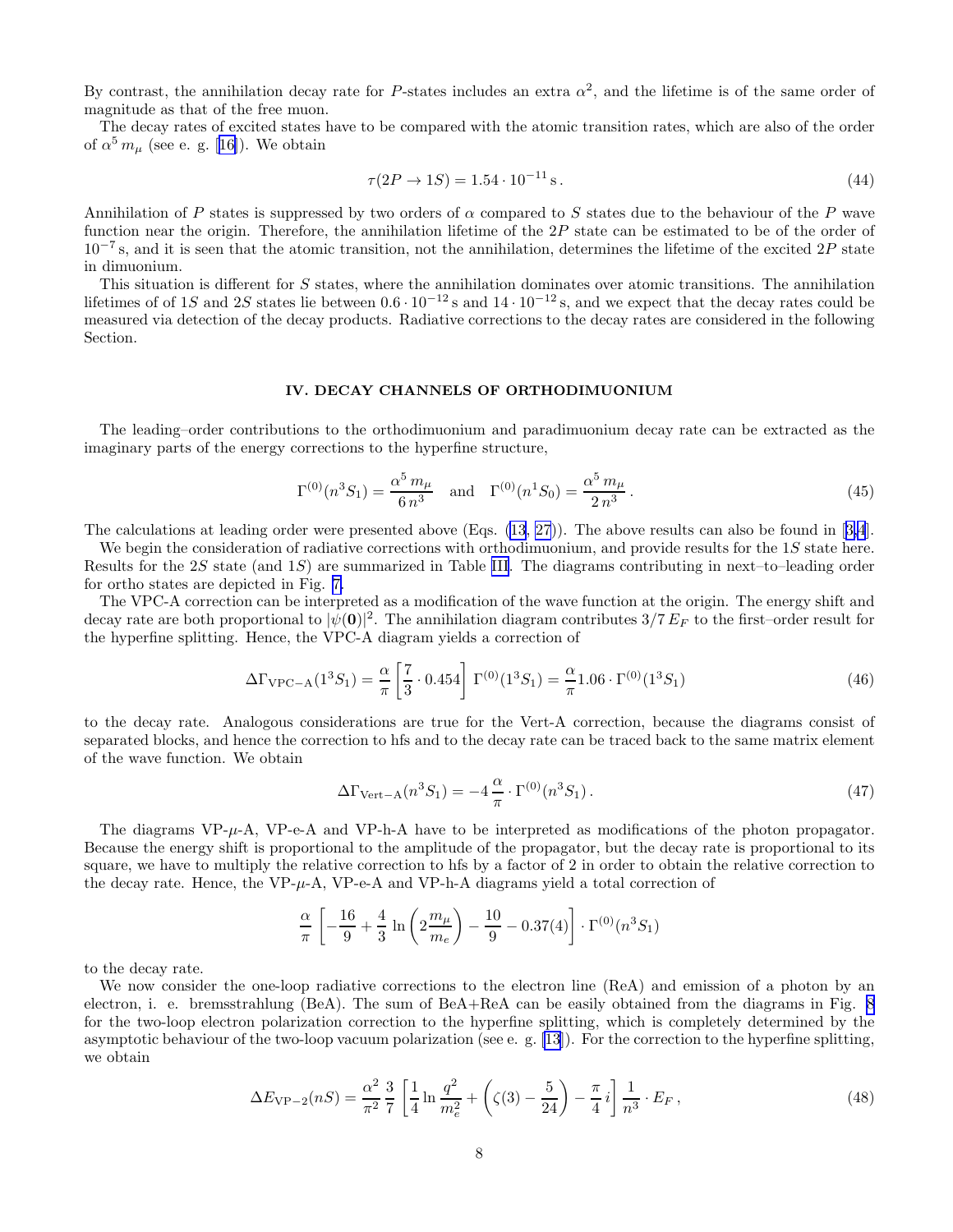where  $q^2 = 4m_\mu^2$  and  $\zeta(3) = 1.202...$  is the Riemann  $\zeta$  function of argument 3. This correction is of relative order  $\alpha^2/\pi^2$  with respect to  $E_F$  and was therefore not considered in Section [III.](#page-2-0) The imaginary part of this contribution is just the result for the sum of the diagrams ReA+BeA. The correction to the decay rate can now be evaluated easily. The sum of ReA+BeA yields a correction of

$$
\frac{3}{4} \frac{\alpha}{\pi} \cdot \Gamma^{(0)}(n^3 S_1)
$$

relative to the leading order result (cf. Eqs. [\(26,](#page-5-0)[45](#page-7-0))).

The last term in relative order  $\alpha/\pi$  is the three-photon annihilation. The result is known from orthopositronium calculations $[28]$  $[28]$  $[28]$  (see also  $[16,12]$  $[16,12]$ ):

$$
\Delta\Gamma_{3A}(n^3S_1) = \frac{2\alpha^6}{\pi} \frac{1}{n^3} \frac{\pi^2 - 9}{9} m_\mu = \frac{\alpha}{\pi} \left[ \frac{4}{3} \left( \pi^2 - 9 \right) \right] \cdot \Gamma^{(0)}(n^3S_1) \,. \tag{49}
$$

The final result for the  $1S$  decay (see also Table [III](#page-15-0)) is

$$
\Delta\Gamma(1^3S_1) = \frac{\alpha}{\pi} \left[ \left( \frac{4}{3} \ln \frac{2m_\mu}{m_e} - \frac{221}{36} \right) + \left( 0.68(4) \right) + \left( \frac{4\left(\pi^2 - 9\right)}{3} \right) \right] \Gamma^{(0)}(1^3S_1)
$$
  
\n
$$
\approx \frac{\alpha}{\pi} \left\{ \left( 1.90 \right) + \left( 0.68(4) \right) + \left( 1.16 \right) \right\} \Gamma^{(0)}(1^3S_1)
$$
  
\n
$$
= \frac{\alpha}{\pi} 3.74(4) \cdot \Gamma^{(0)}(1^3S_1).
$$
\n(50)

The first term corresponds to the sum of the analytically evaluated contributions Vert-A,  $VP-\mu$ -A,  $VP-\epsilon$ -A and BeA+ReA, and has the numerical value 1.90. The second term originates from the numerically evaluated contributions VPC-A and VP-h-A. The last term is associated to the three photon decay. The result in Eq. (50) has to be compared with the earlier analysis of the decay rate of heavy leptonium [\[4](#page-12-0)]. The final result for the analytically evaluated contributions, which is identical to the first term in Eq. (50), whose analytical expression is  $(4/3)$  ln $(2 m<sub>\mu</sub>/m<sub>e</sub>)$  – 221/36, is found in agreement with the pioneering investigations by J. Malenfant [\[4](#page-12-0)]. For the VPC-A correction, Malenfants results are in slight numerical disagreement with ours (see Eqs. (77,78) in[[4\]](#page-12-0)). We presume this disagreement can be traced to the fact that Malenfant has calculated the VPC-A correction with free Green functions, whereas the evaluation in this work is done using bound Green functions. In this context it is important to note that in the limit of  $\alpha m_\mu/2m_e \to 0$ , our result is agreement with that of Malenfant. This can be seen as follows. The VPC-A correction may be rewritten as a correction  $\Delta\psi(0)$  to the wave function at the origin. After this reinterpretation, we find

$$
\Delta\psi(0) = \frac{\alpha}{\pi} \left(\frac{3\pi}{16}\kappa + O(\kappa^2)\right) \psi(0) \quad \text{for} \quad \kappa = \frac{\alpha m_\mu}{2 m_e} \to 0,
$$
\n(51)

which is in agreement with Eq. (80) of [\[4](#page-12-0)]. We can therefore conclude that in the limit of weak binding ( $\kappa \to 0$ ), Malenfants result is in agreement with ours. However, we hold the view that bound Green functions should rather be used for the VPC-A correction. The atomic momentum in dimuonium is of the order of  $\alpha m_u/2 = \kappa m_e$  ( $\kappa \approx 0.75$ ). This momentum is close to the mass of the loop particles (electrons and positrons) of electronic vacuum polarization. These particles determine the radius of the Uehling potential. Therefore, some of the momentum integration for the VPC-A correction is performed in an area about  $m_e$ , where the bound Coulomb Green function cannot be approximated by the free Green function (because the effect of the binding Coulomb potential, in momentum space, is inversely proportional to the square of the momentum transfer). This consideration should explain the slight numerical disagreement for the VPC-A correction between this work and the result in [\[4](#page-12-0)].

The sum of next–to–leading order corrections to the decay rate for the 2S state is (see Table [III\)](#page-15-0)

$$
\Delta\Gamma(2^3S_1) = \frac{\alpha}{\pi} 3.60(4) \cdot \Gamma^{(0)}(2^3S_1). \tag{52}
$$

We estimate the higher order corrections to be suppressed by an additional factor of  $\alpha$  compared to the next–to– leading order result. We obtain the following results for the decay rate of orthodimuonium, taking into account also the uncertainty from our model of the hadronic vacuum polarization:

$$
\tau(1^3S_1) = 1.79073(77) \cdot 10^{-12} \,\mathrm{s} \quad \text{and} \quad \tau(2^3S_1) = 14.3305(59) \cdot 10^{-12} \,\mathrm{s}.\tag{53}
$$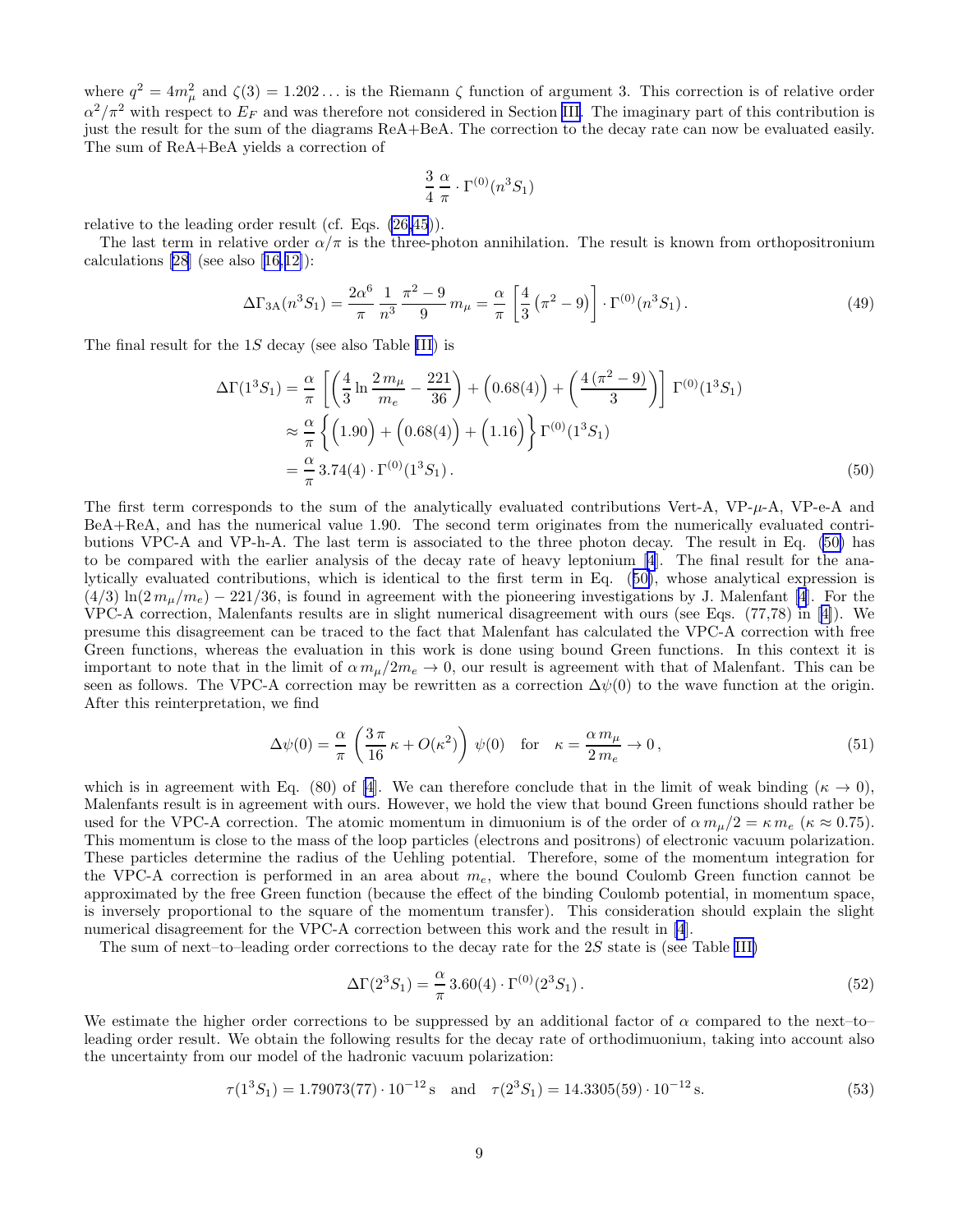# V. DECAY CHANNELS OF PARADIMUONIUM

<span id="page-9-0"></span>The diagrams contributing to paradimuonium decay in next–to–leading order  $\alpha^6 m$  are presented in Fig [9,](#page-24-0) results are summarized in Table [IV.](#page-16-0) The vertex correction term (Vert-2A) is equivalent to the corresponding correction for parapositronium[[30\]](#page-12-0),

$$
\Delta\Gamma_{\text{Vert}-2\text{A}}(n^1S_0) = -\frac{\alpha}{\pi} \frac{20-\pi^2}{4} \Gamma^{(0)}(n^1S_0).
$$
\n(54)

The correction to the wave function caused by the VPC-A diagram modifies the decay rate of the para system in the same way as the ortho system (see Table [IV\)](#page-16-0), and introduces a deviation from the  $1/n^3$  scaling.

For the para state, there exists another correction to the decay rate corresponding to the decay into a photon and an electron-positron pair. The result for the A2e correction can be obtained in the following way. We consider the one–loop vacuum polarization insertion into a 2-photon annihilation diagram (Fig. [10\)](#page-25-0). Because the vacuum polarization insertion, evaluated for a real photon, must be equal to zero (gauge invariance of vacuum polarization), the imaginary part of the diagrams in Fig. [10](#page-25-0) leads to the result we need. We can use Eq.([4\)](#page-2-0) for the parametric form of the vacuum polarization insertion, and we consider the s-integration as the final one. The integrand is now equivalent to the imaginary part of the 2A diagram for the hfs, but with one of the photons having a finite mass s (s corresponds to the sum of the four–momenta of the emerging electron–positron pair). The vacuum polarization insertion normally fixes a gauge (the Landau gauge) for the virtual photon, because the polarization insertion is proportional to the transverse projector. However, as it was demonstrated in[[31](#page-12-0)], it is possible to substitute in Eq. ([4\)](#page-2-0) any covariant gauge. For convenience, we choose the Feynman gauge. As a result we have the expression

$$
\Delta\Gamma_{\text{A2e}}(n^1S_0) = \frac{\alpha}{\pi} \int ds \,\rho(s) \,\Gamma^{(0)}(s,0) \,, \tag{55}
$$

where  $\Gamma^{(0)}(s,0)$  is the decay rate to one real photon and a virtual photon with mass s. In order to obtain the correction in relative units, we divide by the first–order result, which is given by  $\Gamma^{(0)}(0,0)$ . The correction relative to the first–order result  $\Gamma^{(0)}(n^1S_0)$  is given by

$$
\frac{\Delta\Gamma_{A2e}(n^1S_0)}{\Gamma^{(0)}(n^1S_0)} = 2\frac{\alpha}{\pi} \int ds \,\rho(s) \,\frac{\Gamma^{(0)}(s,0)}{\Gamma^{(0)}(0,0)}\,,\tag{56}
$$

An additional factor 2 appears because the insertion of a vacuum polarization operator doubles the number of nonequivalent diagrams contributing to the imaginary part. For the logarithmic coefficient we may neglect s in  $\Gamma^{(0)}(s,0)$ and approximate  $\Gamma^{(0)}(s,0) \to \Gamma^{(0)}(0,0)$ , and use the asymptotic form of the spectral function (cf. Eq ([2\)](#page-1-0)),

$$
\rho(s) \to \frac{1}{3s}
$$
 for  $s \to \infty$ .

We can thus easily obtain the logarithmic coefficient,

$$
\frac{\Delta\Gamma_{A2e}(n^1S_0)}{\Gamma^{(0)}(n^1S_0)} \approx 2\int_{(2\,m_e)^2}^{\Lambda^2=(2\,m_\mu)^2} ds \, \frac{1}{3\,s} = 2\frac{1}{3}\,\ln\frac{m_\mu^2}{m_e^2} = \frac{4}{3}\,\ln\frac{m_\mu}{m_e}\,.
$$

The full result requires a more detailed analysis of the dependence of  $\Gamma^{(0)}(s, 0)$  on s. It differs from the approximate analysis presented above only by an additive constant. The final result of the calculation is

$$
\Delta\Gamma_{\text{A2e}}(n^1S_0) = \frac{\alpha}{\pi} \left( \frac{4}{3} \ln \frac{2m_\mu}{m_e} - \frac{16}{9} \right) \frac{1}{n^3} \cdot \Gamma^{(0)}(n^1S_0).
$$
\n(57)

An independent evaluation of the A2e-correction using the standard S-matrix formalism is used to verify the result in Eq. (57). Treatment of the Dirac currents involved in simplified by application of a symbolic program [\[32](#page-12-0)] developed for high energy physics calculations by A. Hsieh and E. Yehudai. Some care must be taken during evaluation, because one cannot assume the electrons as massless in the final states (the result else includes a logarithmic divergence in the electron mass). Proper regularization of the relevant expression then leads to the result in Eq. (57).

The final result for the next–to–leading order radiative corrections to paradimuonium decay (see Table [IV](#page-16-0)) is

$$
\Delta\Gamma(1^1S_0) = \frac{\alpha}{\pi} 4.79 \cdot \Gamma^{(0)}(1^1S_0).
$$
\n(58)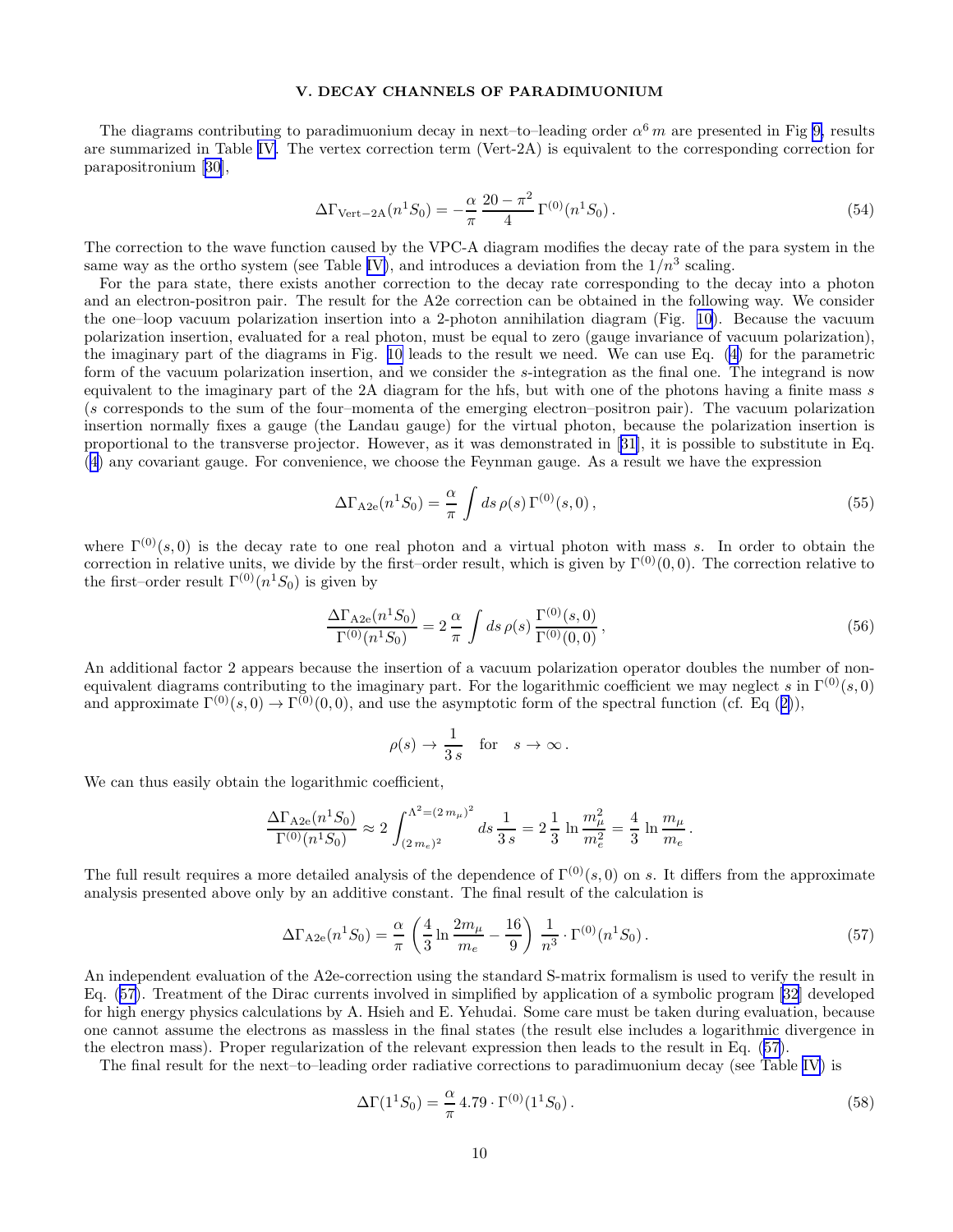For the 2S state, we have

$$
\Delta\Gamma(2^1S_0) = \frac{\alpha}{\pi} 4.65 \cdot \Gamma^{(0)}(2^1S_0).
$$
\n(59)

Estimating higher order corrections to enter at the level of 5% of the next–to–leading order contributions, we obtain the following theoretical values for the paradimuonium decay:

$$
\tau(1^1S_0) = 0.59547(33) \cdot 10^{-12} \,\text{s} \quad \text{and} \quad \tau(2^1S_0) = 4.7653(25) \cdot 10^{-12} \,\text{s} \,. \tag{60}
$$

## VI. CONCLUSIONS

We evaluate next–to–leading order corrections to the spectrum, to the hyperfine splitting and to the decay rate of low-lying levels of the dimuonic system. The results for the spectrum are given in Section [II.](#page-1-0) We observe that for  $2P$  states, the atomic decay into the 1S state dominates over annihilation processes. This would facilitate experimental observation of the atomic transition, if dimuonium atoms can be produced in quantities sufficient to carry out spectroscopic measurements. We evaluate the hyperfine splitting of  $1S$  and  $2S$  states in next–to–leading order. The results are

$$
E_{\rm hfs}(1S) = \left[1 + \frac{\alpha}{\pi} 0.689(9)\right] \frac{7}{12} \alpha^4 m_\mu = 4.23283(35) \cdot 10^7 \,\text{MHz}
$$
\n(61)

and

$$
E_{\rm hfs}(2S) = \left[1 + \frac{\alpha}{\pi} 0.556(9)\right] \frac{7}{12} \alpha^4 m_\mu = 5.28941(34) \cdot 10^6 \,\text{MHz} \,. \tag{62}
$$

We present a complete evaluation of all next–to–leading order radiative corrections to the lifetime of both the ortho– and para–state of the dimuonic atom. In leading order, we reproduce the known results[[3,4](#page-12-0)]

$$
\Gamma(n^3 S_1) = \frac{\alpha^5 m_\mu}{6 n^3}
$$
 and  $\Gamma(n^1 S_0) = \frac{\alpha^5 m_\mu}{2 n^3}$  (63)

as imaginary contributions to the hyperfine splitting (Eqs.([13,](#page-3-0) [27\)](#page-5-0)).

The results in next–to–leading order are for orthodimuonium,

$$
\Gamma(1^3S_1) = \left[1 + \frac{\alpha}{\pi} 3.74(4)\right] \Gamma^{(0)}(1^3S_1) \text{ and } \Gamma(2^3S_1) = \left[1 + \frac{\alpha}{\pi} 3.60(4)\right] \Gamma^{(0)}(2^3S_1),\tag{64}
$$

where the primary theoretical uncertainty is due to hadronic vacuum polarization. The lifetimes of orthostates are given by

$$
\tau(1^3S_1) = 1.79073(77) \cdot 10^{-12} \,\mathrm{s} \quad \text{and} \quad \tau(2^3S_1) = 14.3305(59) \cdot 10^{-12} \,\mathrm{s} \,. \tag{65}
$$

For paradimuonium, we obtain

$$
\Gamma(1^1S_0) = \left[1 + \frac{\alpha}{\pi} 4.79\right] \Gamma^{(0)}(1^1S_0) \quad \text{and} \quad \Gamma(2^1S_0) = \left[1 + \frac{\alpha}{\pi} 4.65\right] \Gamma^{(0)}(2^1S_0).
$$
 (66)

The lifetimes are given by

$$
\tau(1^1S_0) = 0.59547(33) \cdot 10^{-12} \,\text{s} \quad \text{and} \quad \tau(2^1S_0) = 4.7653(25) \cdot 10^{-12} \,\text{s} \,. \tag{67}
$$

We estimate higher order QED corrections to enter at the 5% level of the next–to leading order corrections considered in this work.

Lifetimes in the 10−<sup>12</sup> s range can be measured by established methods of particle physics via detection of the decay products (electron-positron pairs in case of orthodimuonium and two photons in the case of paradimuonium). We stress that accurate decay rate measurements can be accomplished with fewer individual atoms than would be needed for spectroscopic investigations.

One of the ways to investigate the hyperfine structure of 1S or 2S states could be based on the observation of the interference between paradimuonium and orthodimuonium in an infrared frequency field at resonance (the radiofrequency field would mix the two states and thus yield a modified decay rate of the statistical sample). We conclude that the dimuonic system offers the possibility to observe quantum electrodynamic effects in a previously unexplored kinematic region.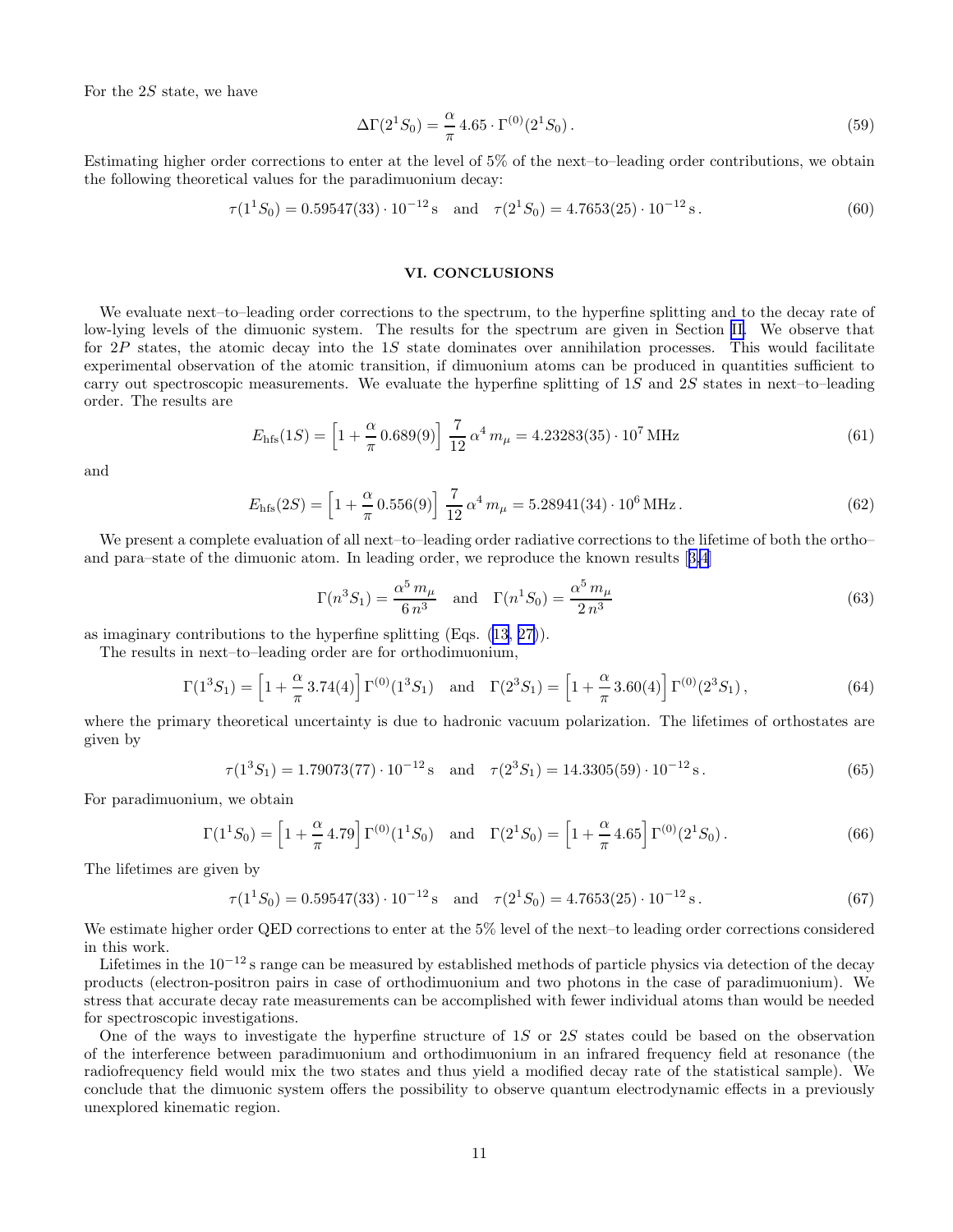# ACKNOWLEDGMENTS

G. S. and U. J. thank DFG for continued support (contract no. SO333/1-2). The work of S. K. and V. I. has been supported in part by the Russian Foundation for Basic Research (grant #95-02-03977). S. K. is grateful for hospitality at the Technical University of Dresden. The authors would like to thank V. V. Vereshagin, V. A. Shelyuto, P. Mohr and J. Malenfant for stimulating discussions. We also acknowledge helpful discussions with M. Sander and S. Vigdor.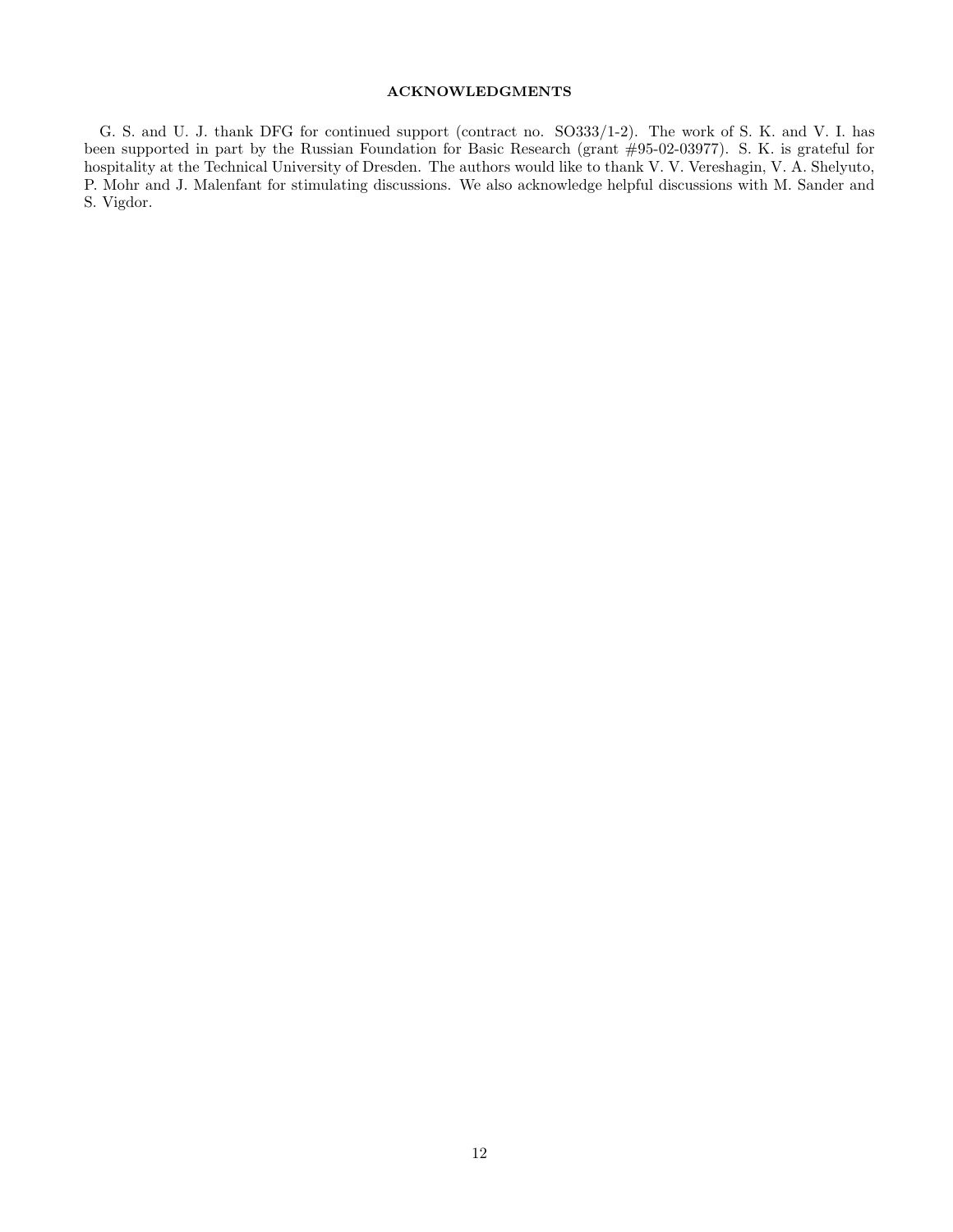- <span id="page-12-0"></span>[1] L. Nemenov, Yad. Fiz. 15, 1047 (1972) (in Russian), Sov. J. Nucl. Phys. 15, 582 (1972).
- [2] S. Bilenkii, N. van Hieu, L. Nemenov and F. Tkebuchava, Yad. Fiz. 10, 812 (1969) (in Russian), Sov. J. Nucl. Phys. 10, 469 (1969).
- [3] J. Malenfant in AIP Conf. Proc. 150, p. 595, AIP, New York (1986).
- [4] J. Malenfant, Phys. Rev. D 36, 863 (1987).
- [5] S. Wycech, and A. M. Green, Nucl. Phys.  $\overline{A562}$ , 446 (1993); Z. K. Silagadze, ZhETF 60 673, (1994) (in Russian); JETP Lett. 60, 689 (1994).
- [6] V. Lyubovitskij and A. Rusetsky, Phys. Lett. B389, 181 (1996).
- [7] O. E. Gorchakov, A. V. Kuptsov, L. L. Nemenov and D. Yu. Riabkov, Yad. Fiz. 59, 2015 (1996); Phys. At. Nucl. 59, 1942 (1996).
- [8] L. G. Afanasyev, A. S. Chvyrov, O. E. Gorchakov, M. A. Ivanov, V. V. Karpukhin, A. V. Kolomyichenko, V. I. Komarov, V .V. Kruglov, A. V. Kuptsov, L. L. Nemenov, M. V. Nikitin, Zh. P. Pustylnik, A. V. Kulikov, S. V. Trusov, V. V. Yazkov, G. G. Mkrtchya, and A. P. Kurov, Phys. Lett. B308, 200 (1993); L. G. Afanasyev, A. S. Chvyrov, O. E. Gorchakov, V. V. Karpukhin, A. V. Kolomyichenko, V. I. Komarov, V .V. Kruglov, A. V. Kuptsov, L. L. Nemenov, M. V. Nikitin, Zh. P. Pustylnik, A. V. Kulikov, S. V. Trusov and V. V. Yazkov, Phys. Lett. B338, 478 (1994).
- [9] L. G. Afanasyev, A. S. Chvyrov, V. V. Karpukhin, V. I. Komarov, A. V. Kolomyichenko, V .V. Kruglov, A. V. Kuptsov, L. L. Nemenov, M. V. Nikitin, M. N. Shumakov, S. M. Frolikov, Zh. P. Pustylnik, O. E. Gorchakov, A. V. Kulikov, S. V. Trusov, K. I. Gubrienko and V. I. Kotov, Phys. Lett. B236, 116 (1990); L. G. Afanasyev, O. E. Gorchakov, V. V. Karpukhin, V. I. Komarov, A. V. Kolomyichenko, V .V. Kruglov, A. V. Kulikov, A. V. Kuptsov, L. L. Nemenov, M. V. Nikitin, Zh. P. Pustylnik, S. V. Trusov, M. N. Shumakov, S. M. Frolikov and A. S. Chvyrov, Yad. Fiz. 51, 1040 (1990) (in Russian); Sov. J. Nucl. Phys. 51, 664 (1990).
- [10] R. Coombes, R. Flexer, A. Hall, R. Kennelly, J. Kirkby, R. Piccioni, D. Porat, M. Schwartz, R. Spitzer, J. Toraskar, S. Wiesner, B. Budnick and J. W. Kats, Phys. Rev. Lett. 37, 249 (1976); S. H. Aronson, R. H. Bernstein, G. J. Bock, R. D. Cousins, Jr., J. F. Greenhalghm D. Hedin, M. Schwartz, T. K. Shea, G. B. Thomson and B. Winstein, Phys. Rev. Lett. 48, 1078 (1982); S. H. Aronson, R. H. Bernstein, G. J. Bock et al., Phys. Rev. D33, 3180 (1986).
- [11] V. B. Berestetskii, E. M. Lifshitz and L. P. Pitaevskii. Quantum Electrodynamics. Pergamon Press, Oxford, 1982.
- [12] C. Itzykson ane J.-B. Zuber, Quantum Field Theory, McGraw Hill , N. Y., 1980.
- [13] J. Schwinger, Particles, Sources and Fields, Addison-Wesley, Reading (MA), 1970.
- [14] E. R. Cohen and B. N. Taylor, Rev. Mod. Phys. 59, 1121 (1987).
- [15] R. M. Barnett et al., Phys. Rev **D 54**, 1 (1996).
- [16] H. A. Bethe and E. E. Salpeter, Quantum Mechanics of One- and Two-Electron Atoms. Springer-Verlag, Berlin (1957).
- [17] R. A. Ferrell, Phys. Rev. 84, 858 (1951).
- [18] J. Pirenne, Arch. Sci. Phys. Nat. 28, 273 (1946); 29, 121, 207, 265 (1947).
- [19] V. B. Berestetskii and L. D. Landau, JETP (USSR) 19, 673 (1949); V. B. Berestetskii, JETP (USSR) 19, 1130 (1949).
- [20] R. Karplus and A. Klein, Phys. Rev. 87, 848 (1952); T. Fulton and P. C. Martin, Phys. Rev. 95, 811 (1954).
- [21] J. A. Wheeler, Ann. New Acad. Sci. 95, 219 (1946).
- [22] S. Wolfram, "Mathematica-A System for Doing Mathematics by Computer", Addison-Wesley, Reading (MA), 1988.
- [23] S. G. Karshenboim and V. G. Ivanov, to be published in Phys. Lett. A.
- [24] V. G. Ivanov and S. G. Karshenboim, ZhETF 109, 1219 (1996) (in Russian); JETP 82, 656 (1996); Phys. Lett. A210, 313 (1996).
- [25] J. R. Sapirstein, E. A. Terray, D. R. Yennie, Phys. Rev. D 29, 2290 (1984).
- [26] G. J. Gounaris and J. J. Sakurai, Phys. Rev. Lett. **21**, 244 (1968).
- [27] T. H. Bauer, R. D. Spital, D. R. Yennie and F. M. Pipkin, Rev. Mod. Phys. 50, 261 (1978).
- [28] A. Ore and J. Powell, Phys. Rev. 75, 1696 (1949).
- [29] R. Van Royen and V. F. Weisskopf, Nuovo Cim. L, 615 (1967).
- [30] I. Harris and L. M. Brown, Phys. Rev. **105**, 1656 (1957).
- [31] S. G. Karshenboim, Yad. Fiz. 56, 115 (1993) (in Russian); Phys. At. Nucl. 56, 777 (1993).
- [32] A. Hsieh and E. Yehudai, Computers in Physics (peer–reviewed journal section) 6, 253 (1992).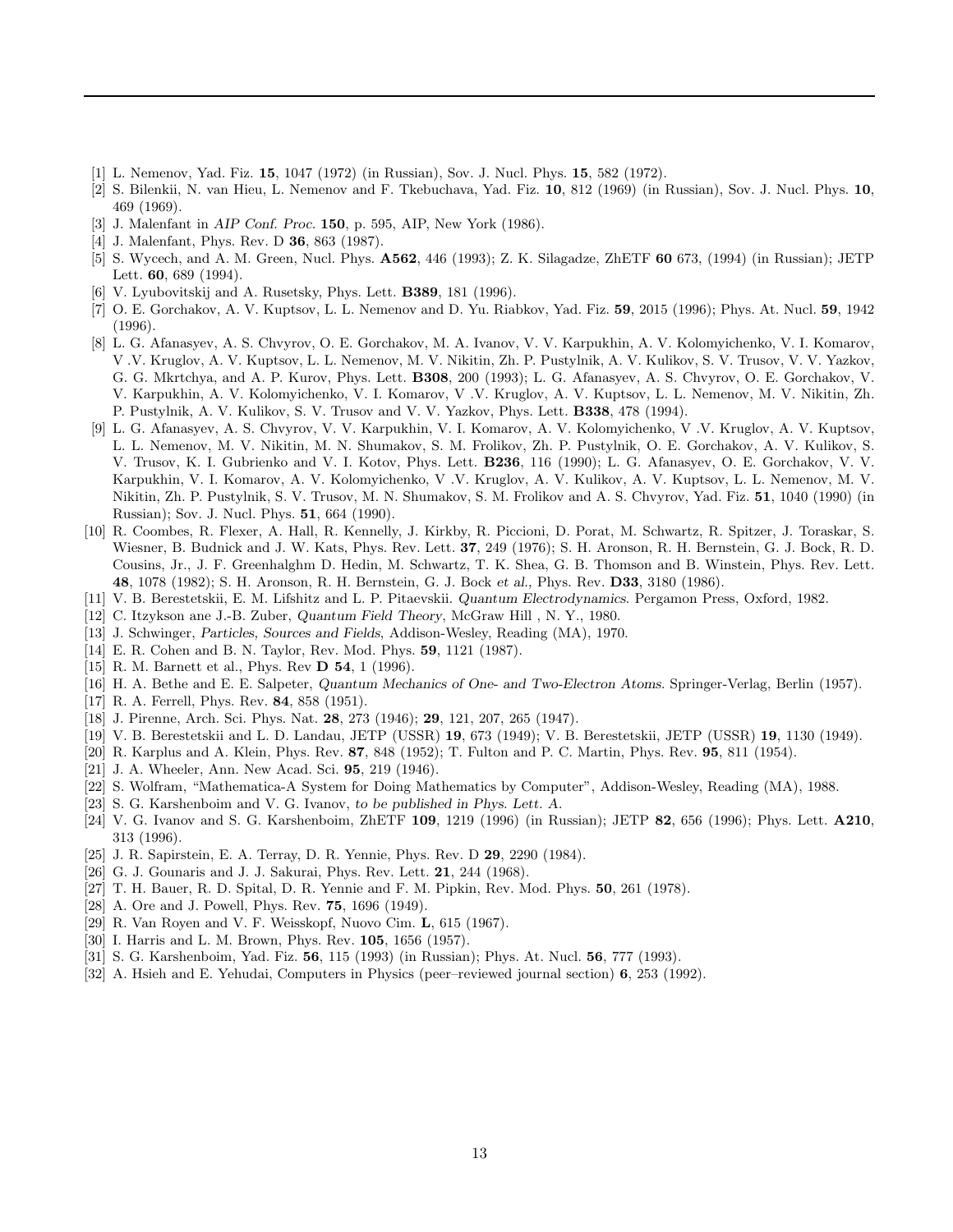| state | C          | ſ.                   |
|-------|------------|----------------------|
| 1S    | $-0.15$    | $-0.49 \text{ eV}$   |
| 2S    | $-0.018$   | $-0.058$ eV          |
| 2P    | $-.000043$ | $-0.0014 \text{ eV}$ |

<span id="page-13-0"></span>TABLE I. Contributions to the Lamb shift due to the electronic vacuum polarization. C is given in relative units,  $\Delta E = \frac{\alpha}{\pi} C E_0$ , where  $E_0$  is the Rydberg constant for the dimuonic atom.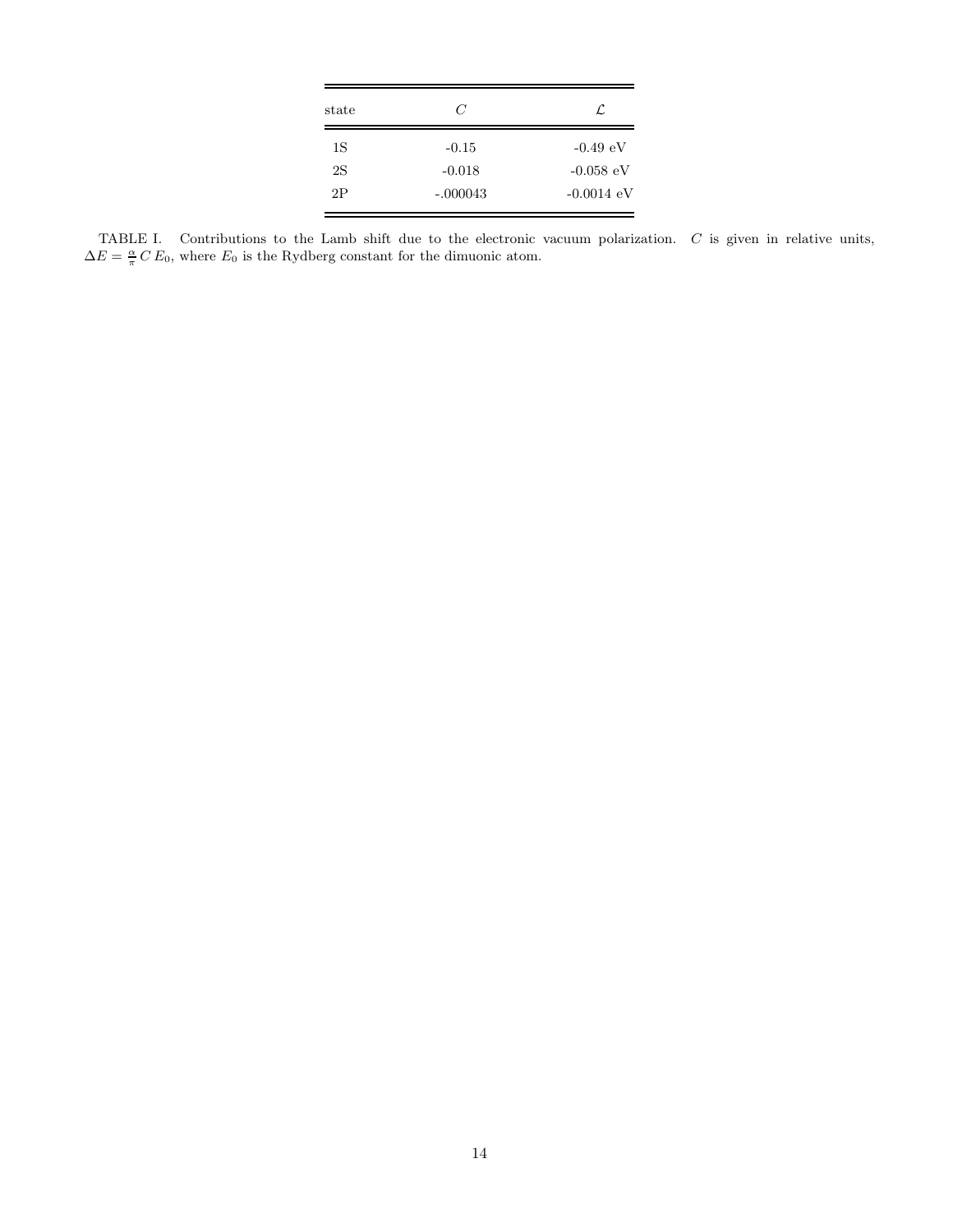<span id="page-14-0"></span>

| diagram        | C(1S)       | 8C(2S)      |
|----------------|-------------|-------------|
| $(g-2)$ -T     | 0.571       | 0.571       |
| Rec            | $-0.857$    | $-0.857$    |
| Vert-A         | $-1.714$    | $-1.714$    |
| $VP - \mu - A$ | $-0.381$    | $-0.381$    |
| 2A             | 0.263       | 0.263       |
| VPC-T          | 0.605       | 0.523       |
| <b>VPT</b>     | 0.345       | 0.355       |
| VPC-A          | 0.454       | 0.393       |
| $VP-e-A$       | 1.483       | 1.483       |
| $VP-h-A$       | $-0.080(9)$ | $-0.080(9)$ |
| Sum            | 0.689(9)    | 0.556(9)    |

TABLE II. Corrections of relative order  $\alpha/\pi$  to the dimuonium hyperfine splitting. All contributions are explained in the text. The corrections (g-2)-T, Rec, Vert-A, VP-µ-A and 2A contribute to the positronium hyperfine splitting just as in dimuonium. The remaining contributions (VPC-T, VPT, VPC-A, VP-e-A, VP-h-A) are specific to the dimuonic system. Results are given in relative units  $\Delta E = \alpha/\pi \, C \, E_F.$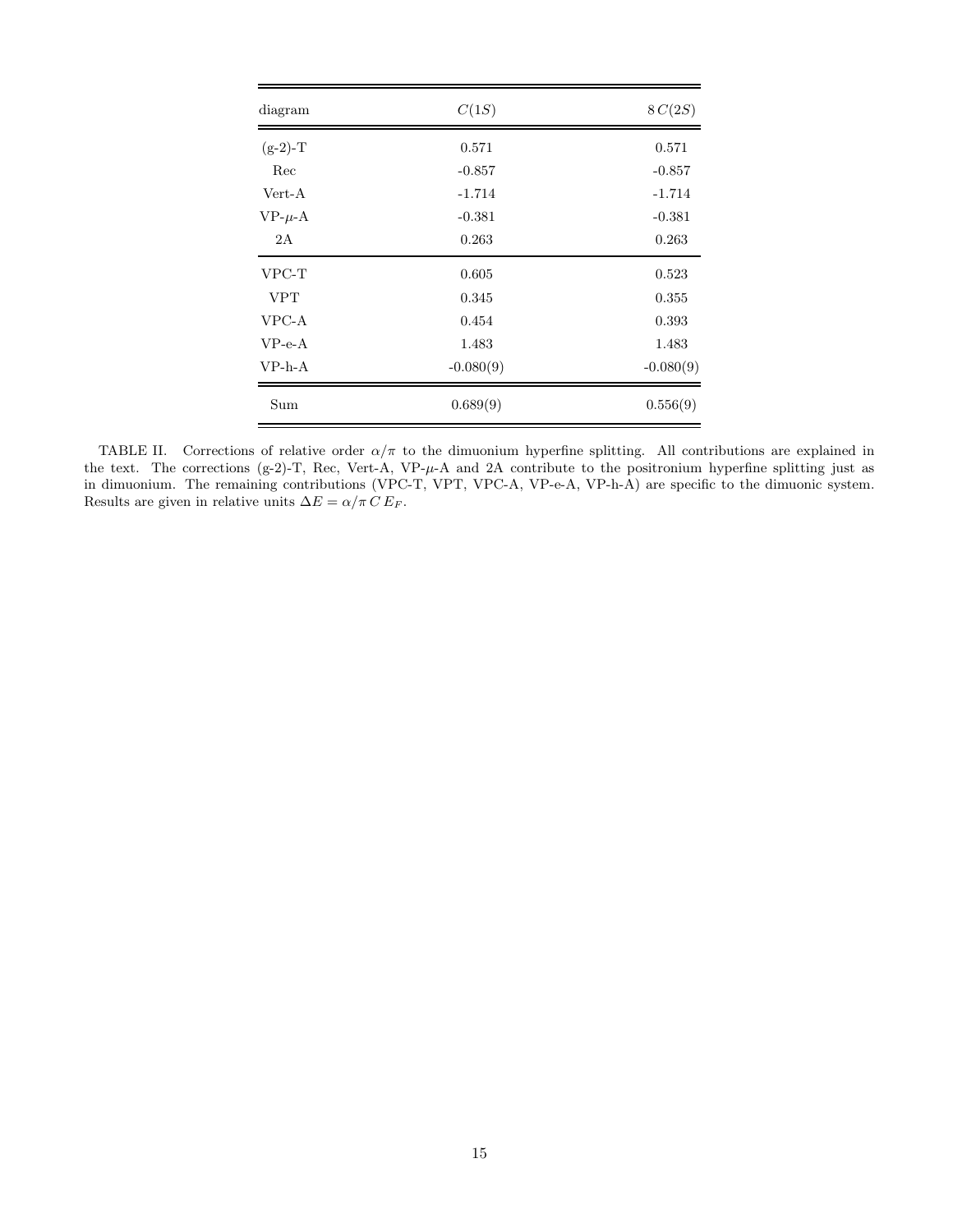<span id="page-15-0"></span>

| diagram        | C(1S)      | 8C(2S)     |
|----------------|------------|------------|
| Vert-A         | $-4.00$    | $-4.00$    |
| VPC-A          | 1.06       | 0.92       |
| $VP - \mu - A$ | $-1.78$    | $-1.78$    |
| $VP-e-A$       | 6.92       | 6.92       |
| $VP-h-A$       | $-0.37(4)$ | $-0.37(4)$ |
| $BeA+ReA$      | 0.75       | 0.75       |
| 3A             | 1.16       | 1.16       |
| Sum            | 3.74(4)    | 3.60(4)    |

TABLE III. Corrections of relative order  $\alpha/\pi$  to the orthodimuonium decay. Results are given in relative units  $\Delta\Gamma(n^3S_1) = \alpha/\pi C \Gamma^{(0)}(1^3S_1).$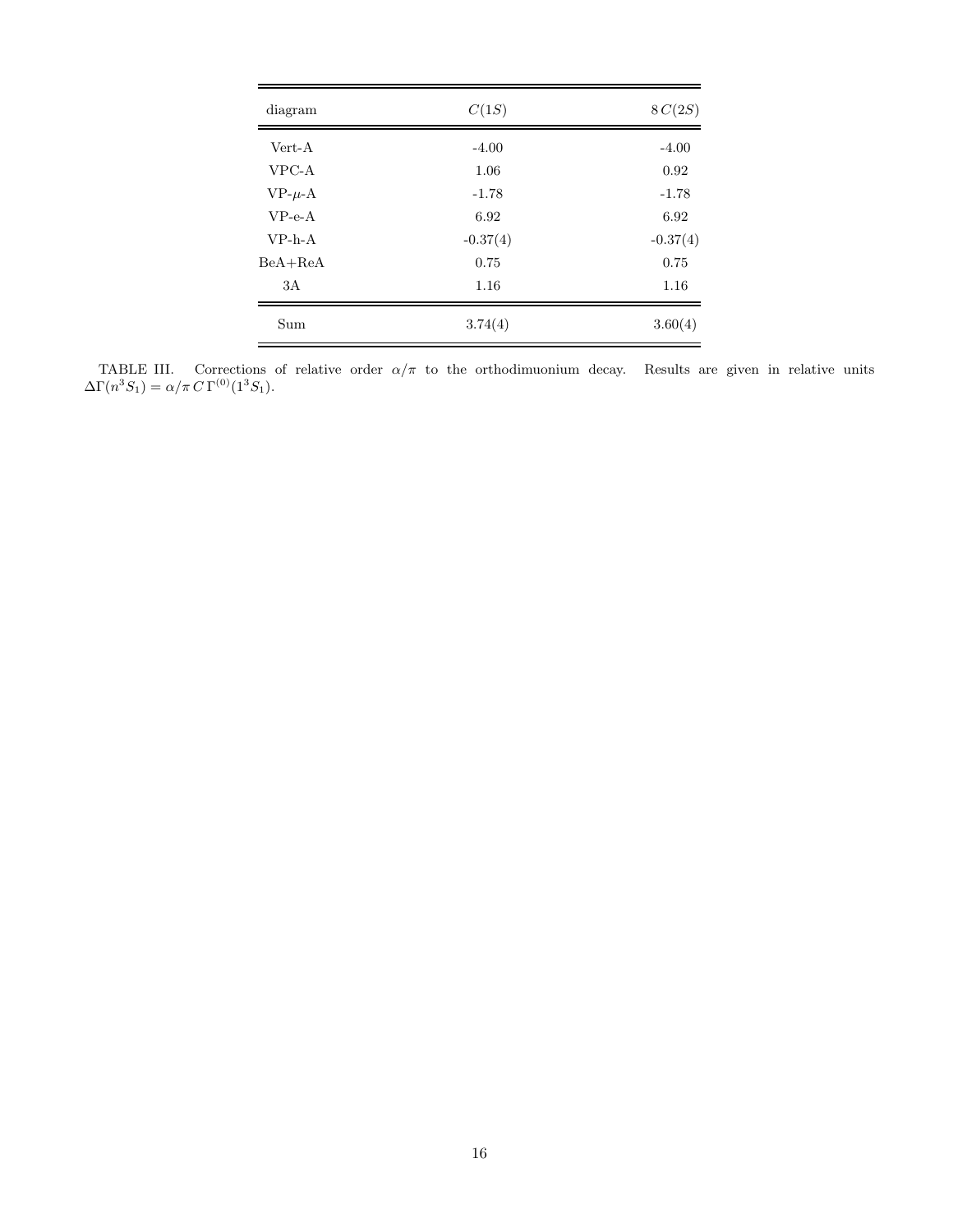<span id="page-16-0"></span>

| diagram   | C(1S)   | 8C(2S)  |
|-----------|---------|---------|
| $Vert-2A$ | $-2.53$ | $-2.53$ |
| $VPC-2A$  | 1.06    | 0.92    |
| A2e       | 6.26    | 6.26    |
| Sum       | 4.79    | 4.65    |

TABLE IV. Corrections of relative order  $\alpha/\pi$  to the paradimuonium decay. Results are given in relative units  $\Delta\Gamma(n^1S_0) = \alpha/\pi C \Gamma^{(0)}(1^1S_0).$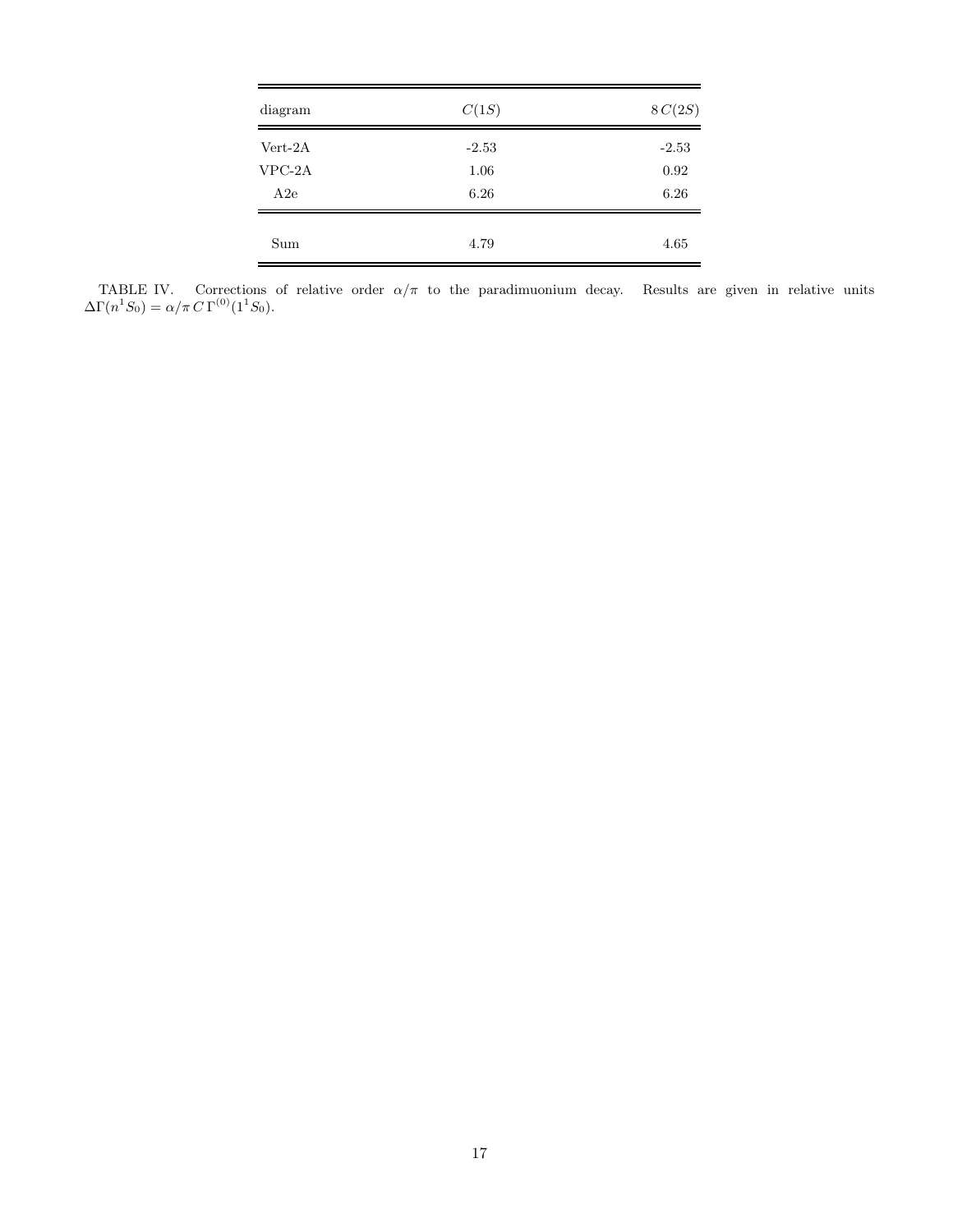<span id="page-17-0"></span>

FIG. 1. Overview over the spectrum of  $n = 2$  levels in hydrogen, muonic hydrogen ( $\mu$ H), positronium and dimuonium  $(\mu^+\mu^-)$ . The double lines denote the hyperfine structure splitting of the levels in hydrogen and muonic hydrogen. Dashed lines denote  $S = 0$ -states, full lines denote  $S = 1$ -states.



FIG. 2. (Electronic) vacuum polarization insertion in the Coulomb photon (main contribution to the Lamb shift in muonic systems). The dashed line denotes a Coulomb photon. Bold fermionic lines denote muons, thin lines denote electrons and positrons.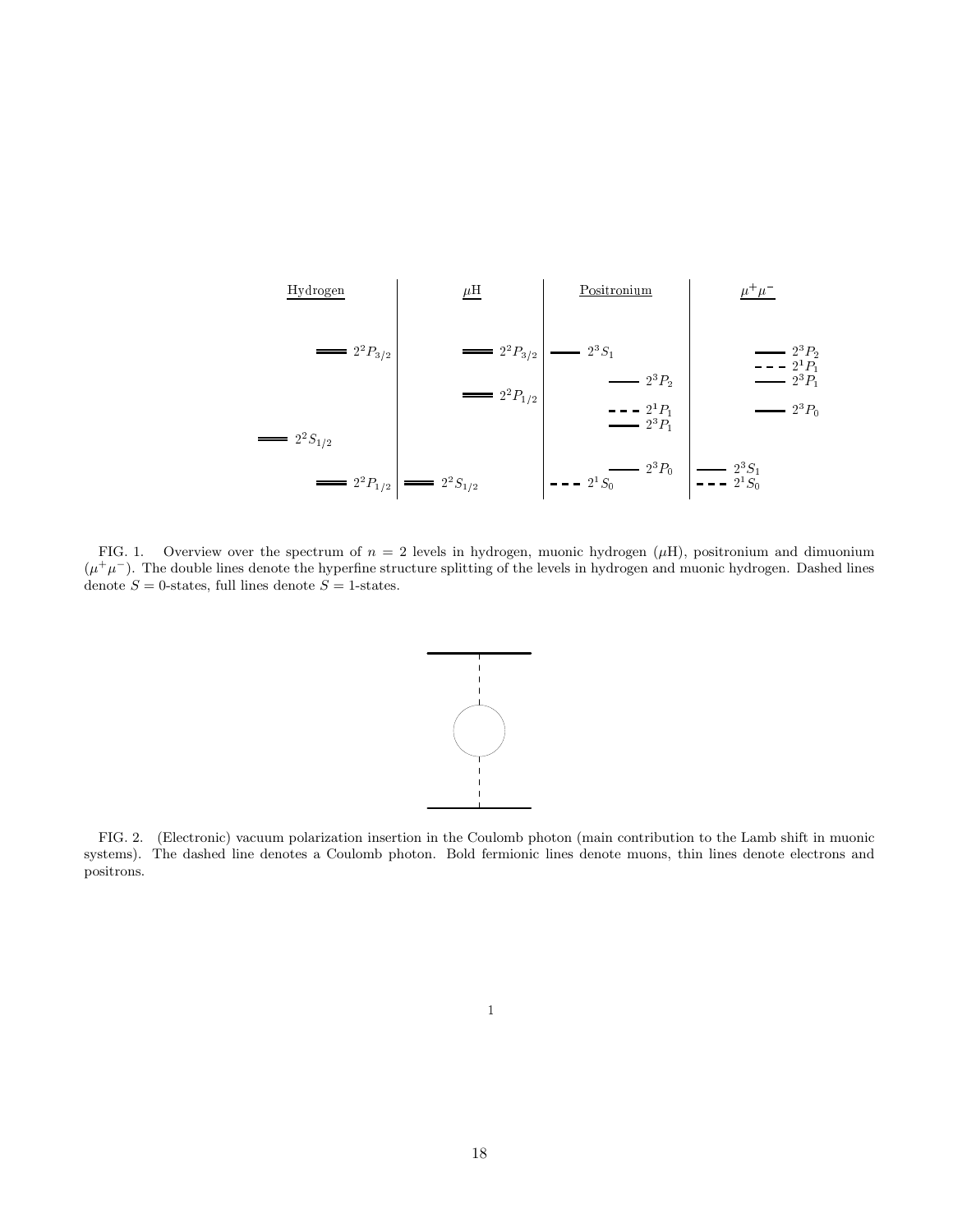<span id="page-18-0"></span>

FIG. 3. Transverse photon exchange diagram and (time-like) photon annihilation diagram. Both of the diagrams contribute to the hyperfine structure of  $S$  states in leading order. The zig-zag line denotes a transverse photon, the wavy line denotes the full photon propagator.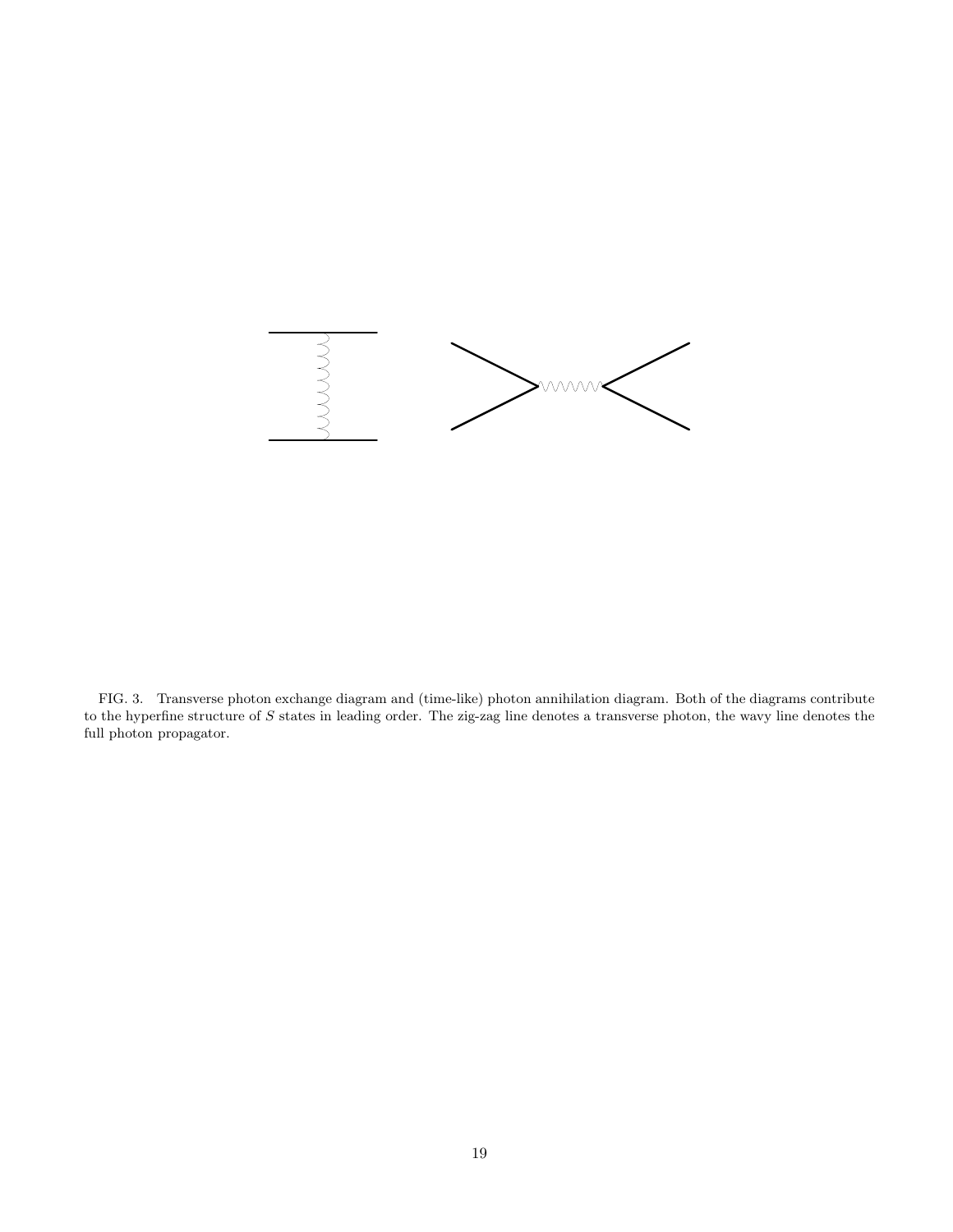<span id="page-19-0"></span>

FIG. 4. Known corrections up to the order  $\alpha/\pi E_F$  to the hyperfine splitting of dileptonic systems (positronium, dimuonium). Diagrams are explained in the text. For the dimuonic atom, the corrections depicted here contribute to hfs, but there are additional terms specific to the dimuonic system which need to be taken into account. The subtraction of lower order (L.O.) contributions is necessary for some of the diagrams in order to prevent double counting. The bold fermionic lines denote muons. The direction of time in all diagrams is from left to right.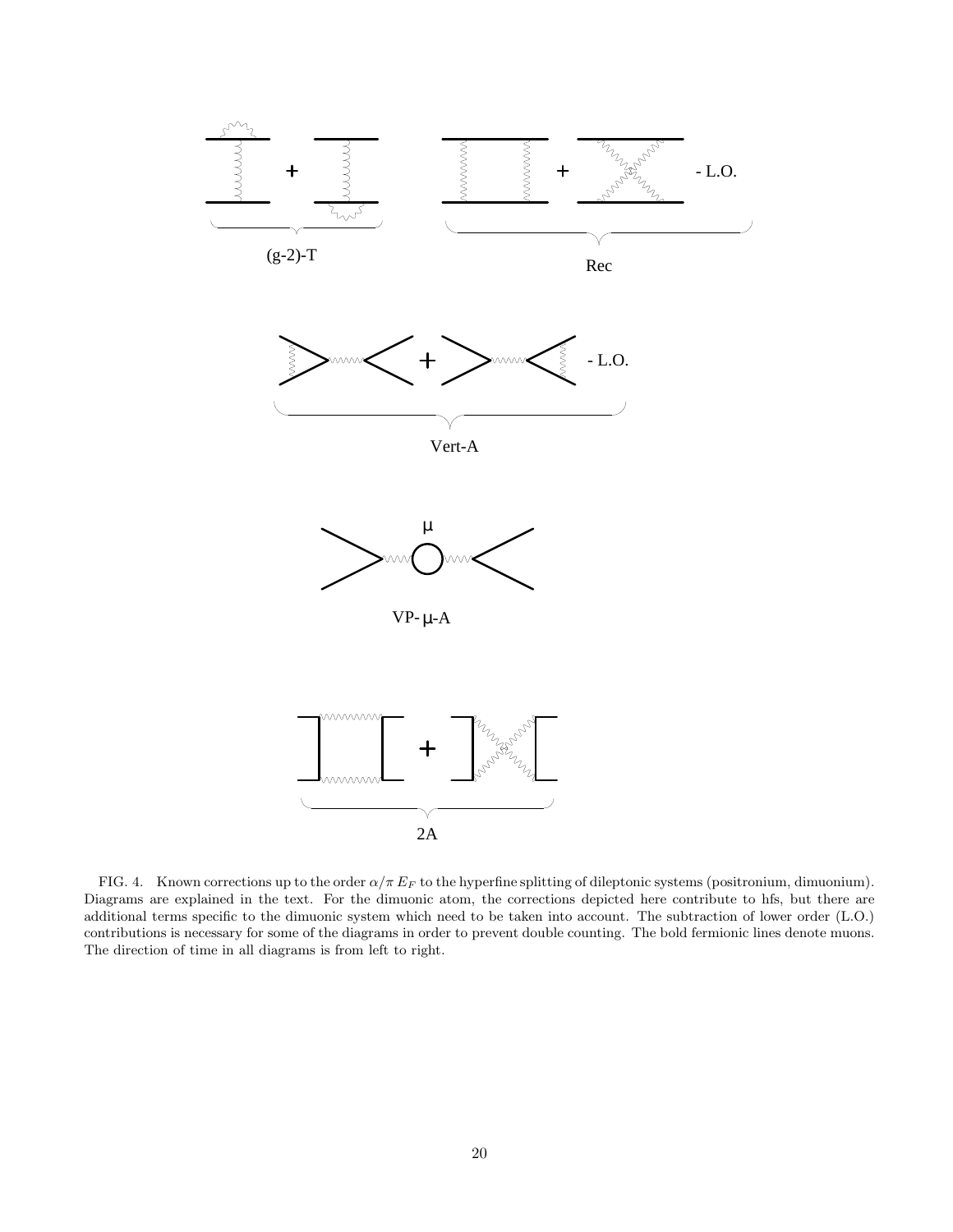<span id="page-20-0"></span>

FIG. 5. Corrections of order  $\alpha/\pi E_F$  to the hyperfine splitting specific to the dimuonic atom. Diagrams are further explained in the text.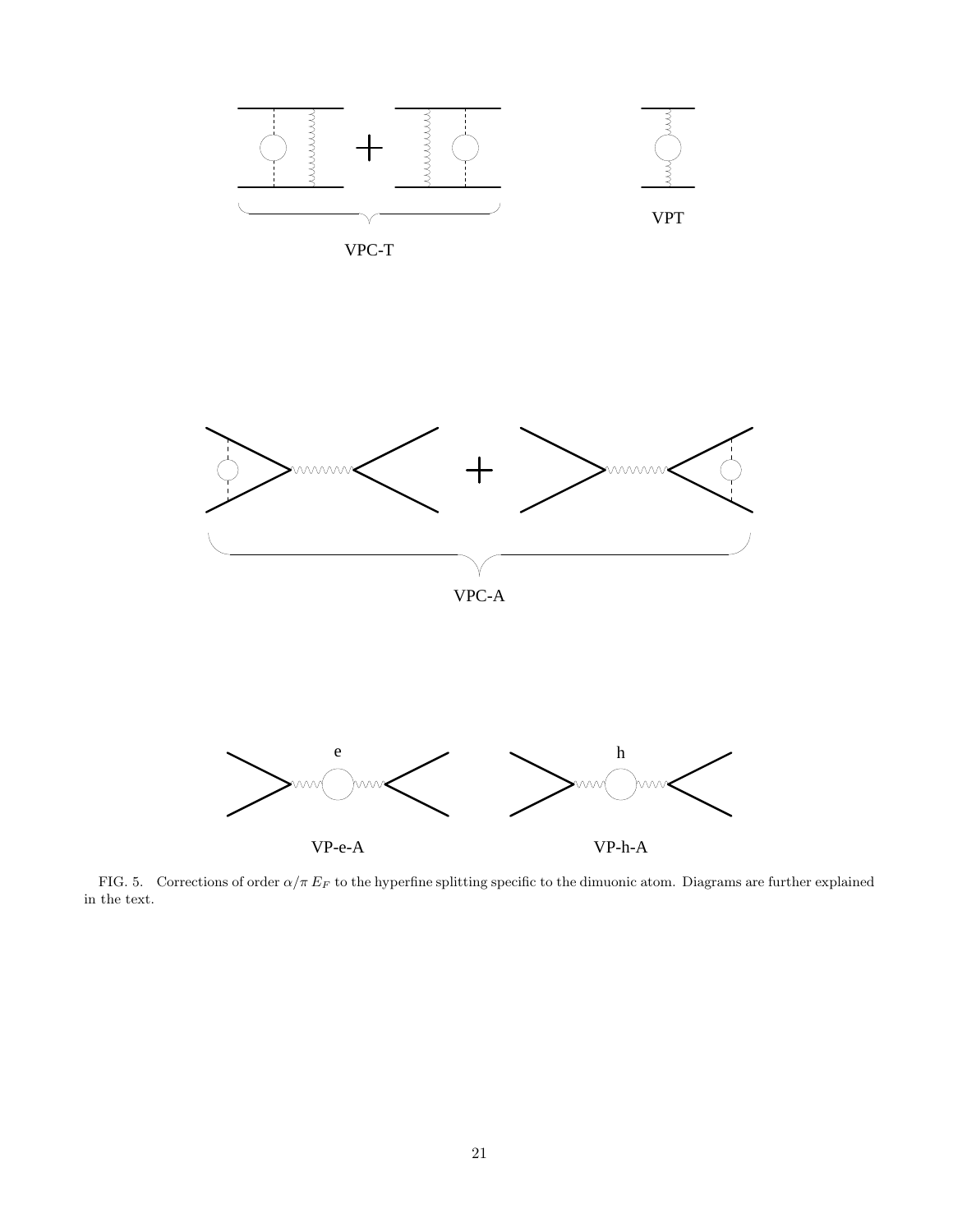

FIG. 6. Decay channels of orthodimuonium (one–photon decay into an electron positron pair, OM) and paradimuonium (two photon decay, PM). The decay channels depicted yield the main contribution to the decay of the system (Γ of order  $\alpha^5 m_\mu$ ). Bold fermionic lines denote muons, thin lines denote electrons and positrons.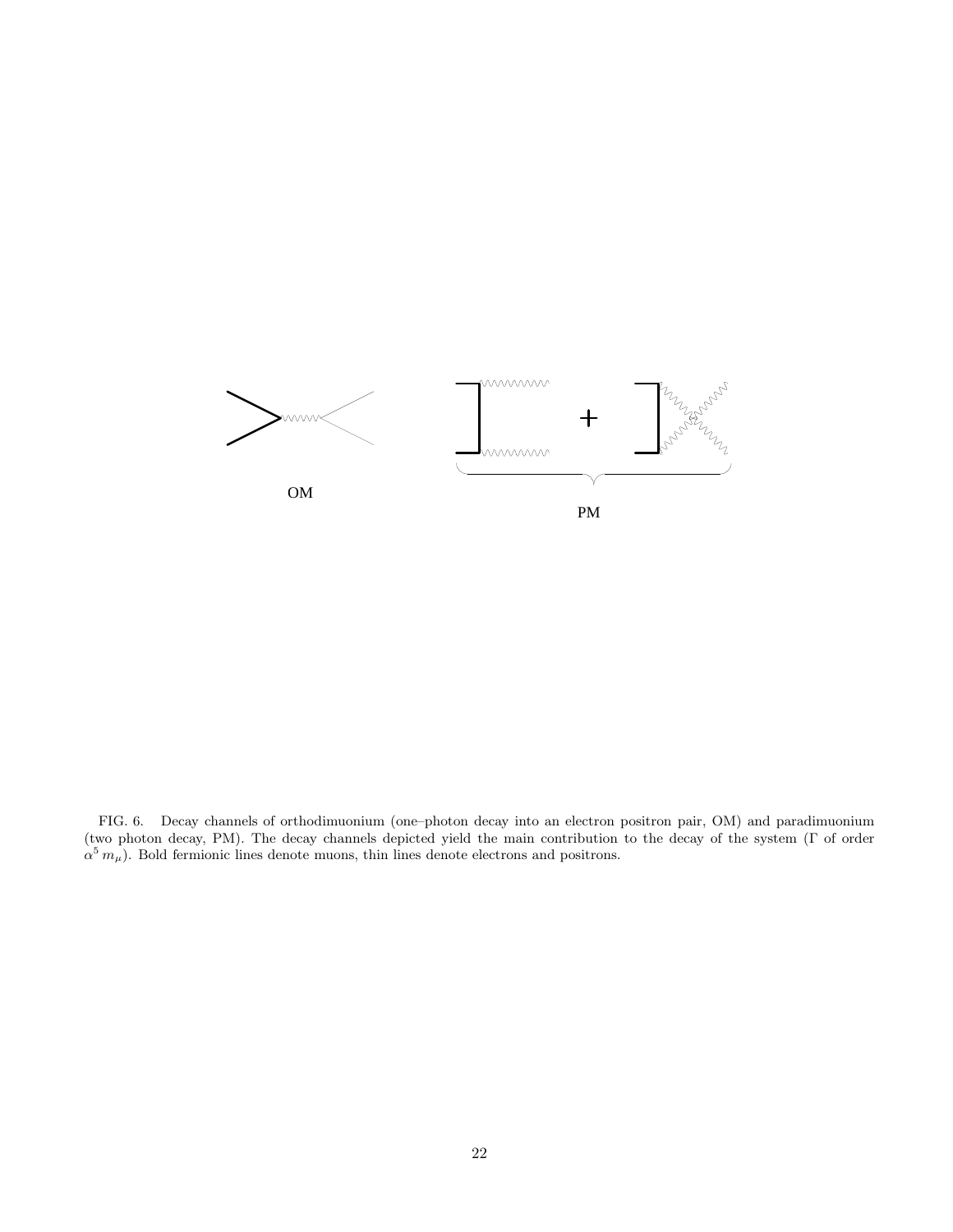<span id="page-22-0"></span>

FIG. 7. Order  $\alpha/\pi$  corrections to the decay channels of orthodimuonium. The 5 symmetrical diagrams originate from the symmetrization of photon wave functions.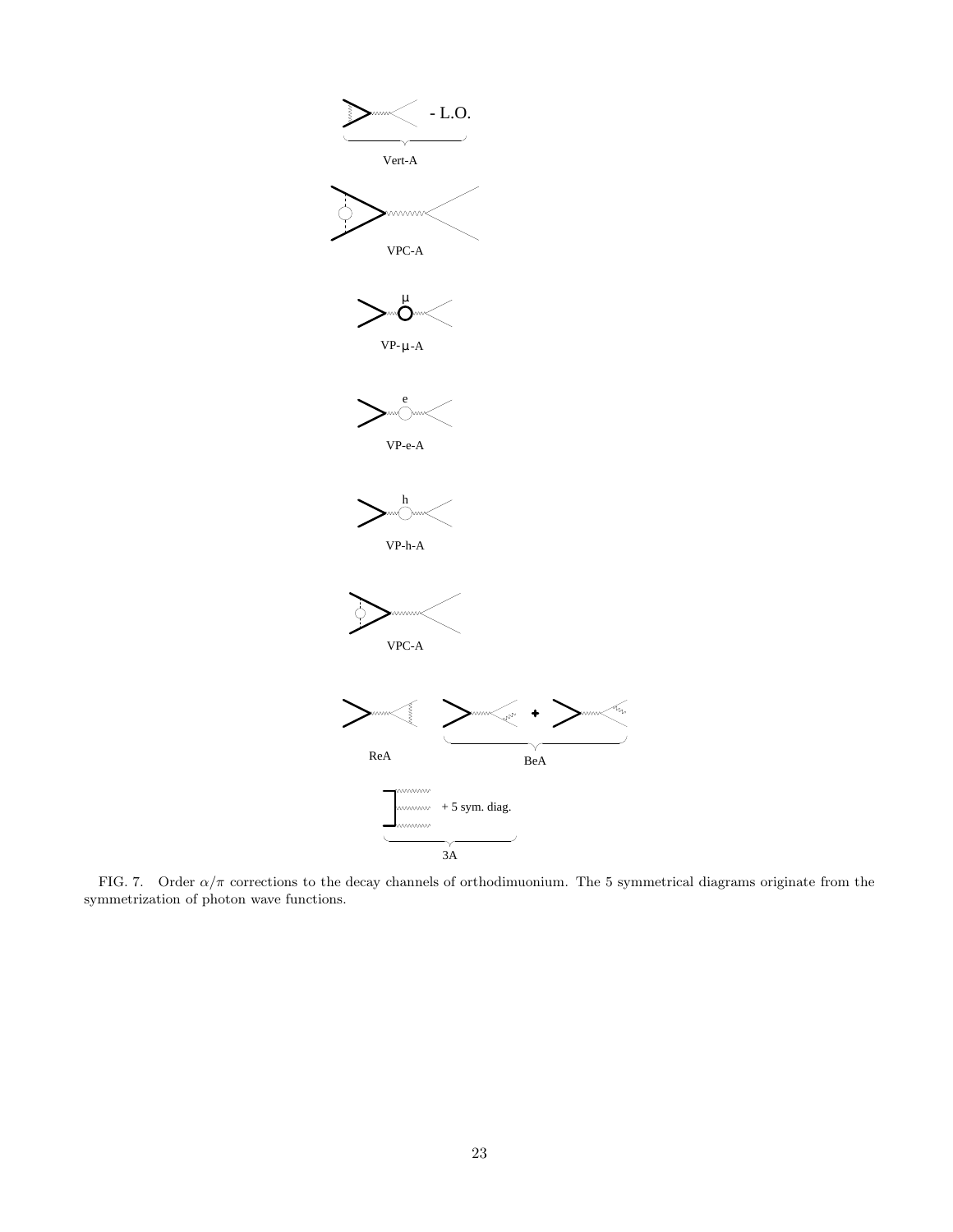<span id="page-23-0"></span>

FIG. 8. Evaluation of bremsstrahlung and electron vertex corrections to orthodimuonium decay as imaginary part of the two–loop vacuum polarization insertion in the photon line.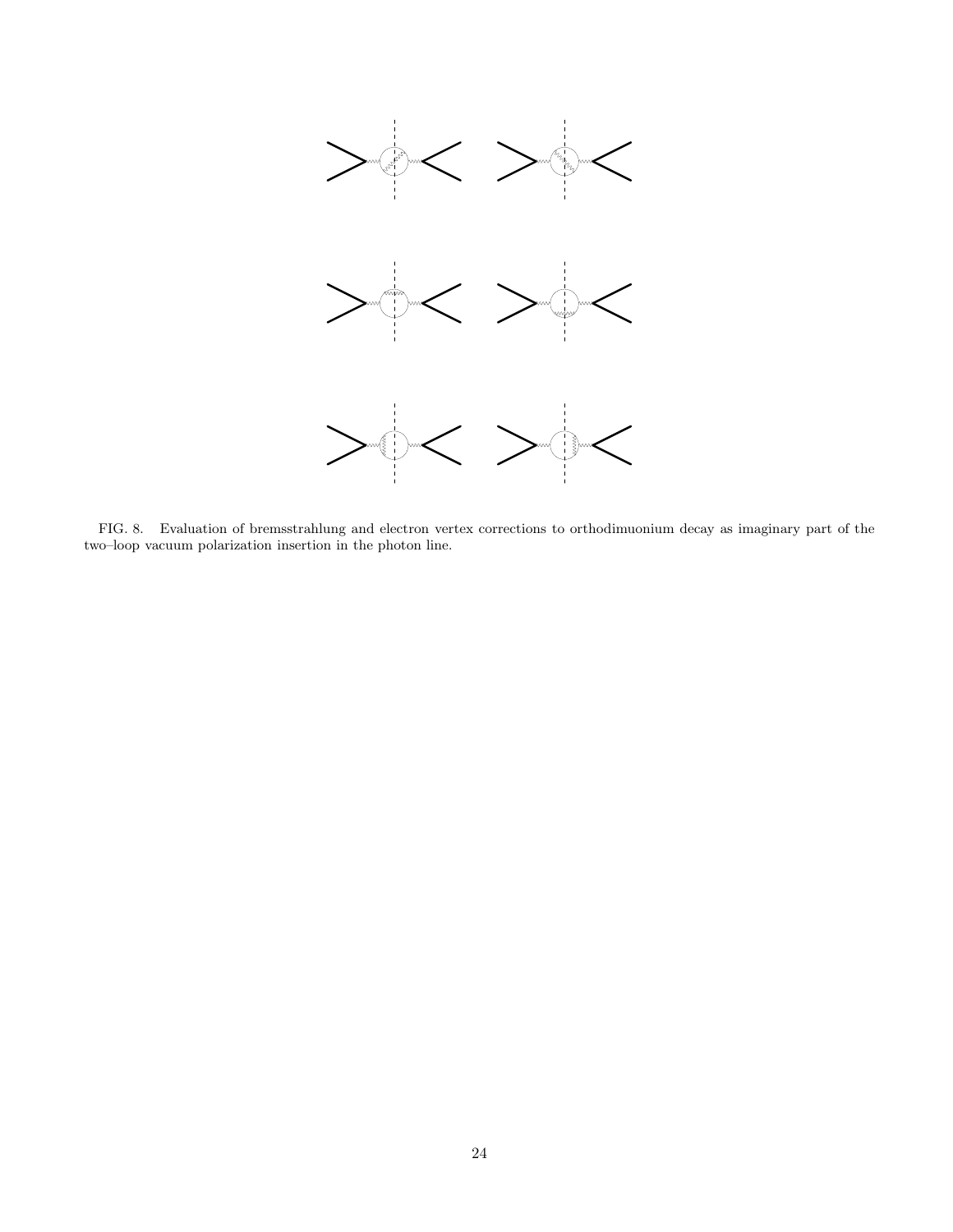<span id="page-24-0"></span>

FIG. 9. Order  $\alpha/\pi$  corrections to the decay channels of paradimuonium. The symmetrical diagrams originate from the symmetrization of the photon wave functions.